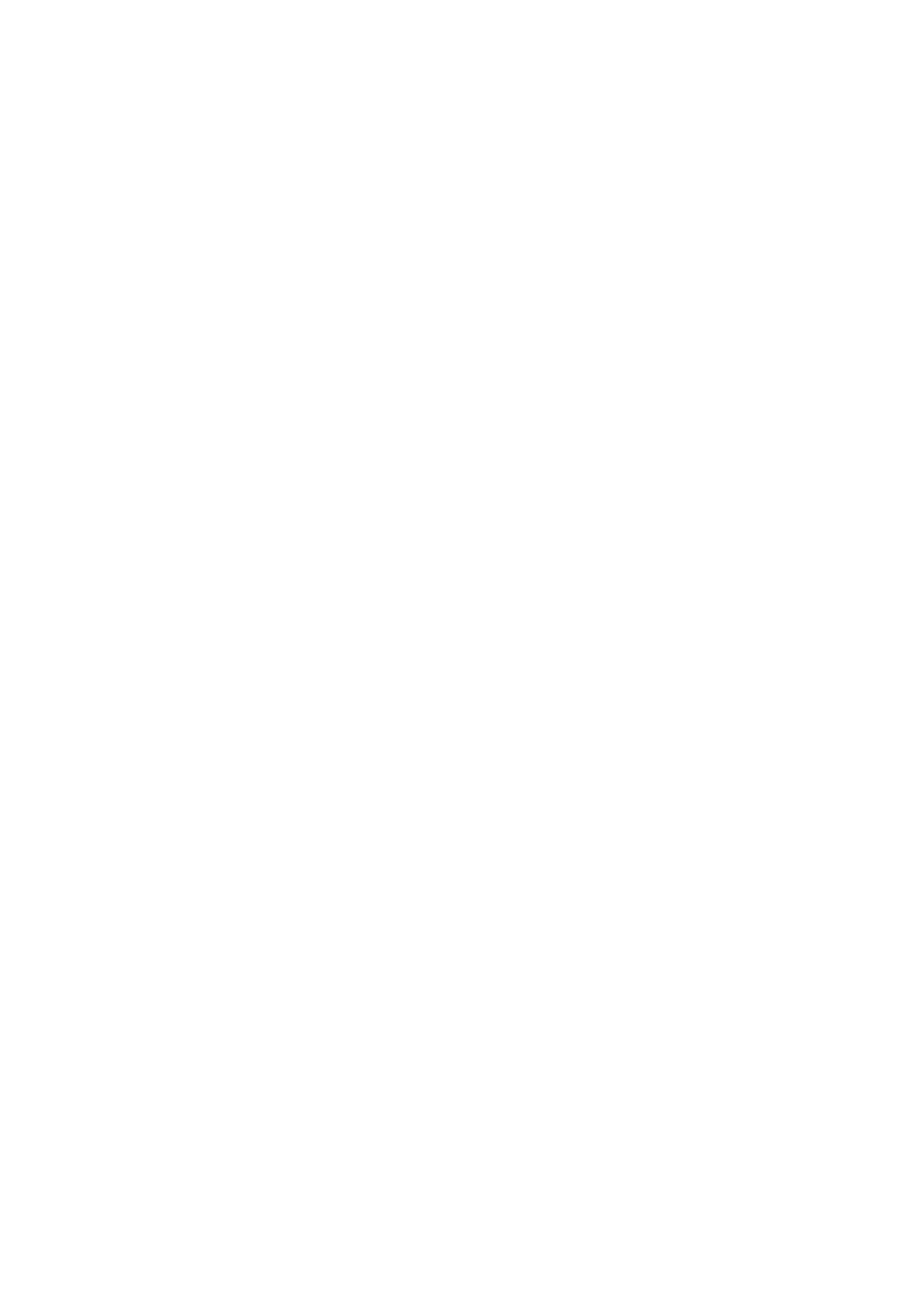

# **INSURANCE (AMENDMENT) ACT 2017**

# **Index**

|    | Section<br>Page                                                          |                  |  |
|----|--------------------------------------------------------------------------|------------------|--|
|    | <b>PART 1 - INTRODUCTORY</b>                                             | 7                |  |
| 1  |                                                                          |                  |  |
| 2  |                                                                          |                  |  |
| 3  |                                                                          |                  |  |
| 4  |                                                                          |                  |  |
|    | <b>PART 2 - CAPITAL REQUIREMENTS</b>                                     | 8                |  |
|    | Capital requirements                                                     | 8                |  |
| 5  | Capital requirements for authorised insurers: section 12 substituted  8  |                  |  |
| 6  | Duties of authorised insurers and powers of Authority in relation to     |                  |  |
|    |                                                                          |                  |  |
| 7  |                                                                          |                  |  |
|    | Abolition of long-term business fund                                     | 8                |  |
| 8  | Abolition of requirement to maintain long-term business fund: section 19 |                  |  |
|    |                                                                          |                  |  |
| 9  | Abolition of requirements in relation to long-term business fund:        |                  |  |
|    | Insurer's assets in winding up                                           | $\boldsymbol{9}$ |  |
| 10 |                                                                          |                  |  |
|    | <b>PART 3 - TRANSFER OF INSURANCE BUSINESS</b>                           | 9                |  |
|    | Long-term business                                                       | 9                |  |
| 11 | Requirement for court sanction except where transferor is holder of a    |                  |  |
|    |                                                                          |                  |  |
|    | Non-long-term business                                                   | 9                |  |
| 12 |                                                                          |                  |  |
|    | <b>PART 4 - GROUP SUPERVISION</b>                                        | 10               |  |
| 13 | Group supervision of authorised insurers: Part 4A inserted 10            |                  |  |

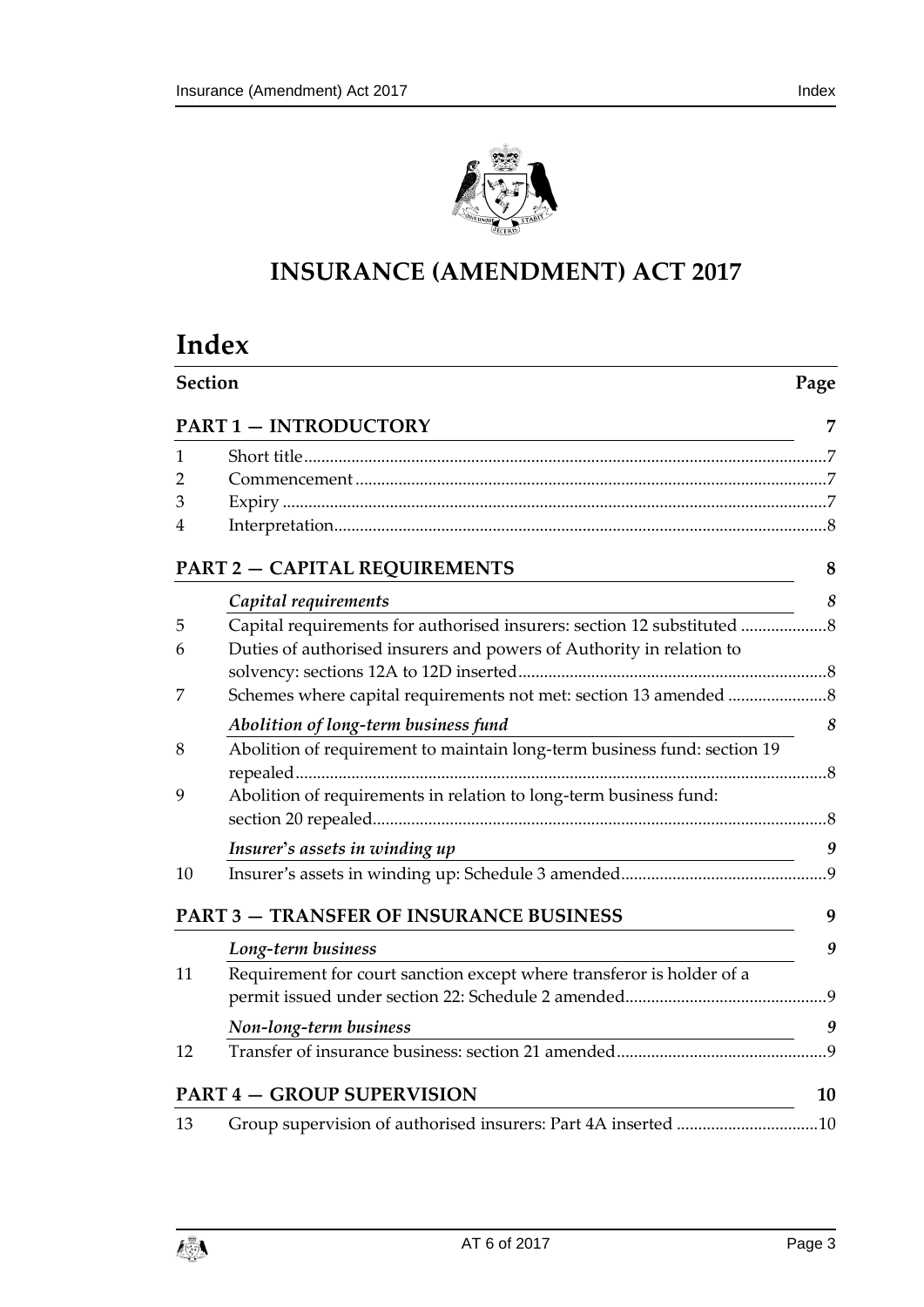|    | <b>Accounts</b>                                                            |
|----|----------------------------------------------------------------------------|
| 14 | Time limits for submission of accounts and other documents: section 14     |
| 15 | Accounting requirements for registered insurance managers and              |
|    | <b>Actuaries</b>                                                           |
| 16 | Name of professional body for actuaries: section 18 amended  17            |
| 17 |                                                                            |
|    | <b>Auditors</b>                                                            |
| 18 | Duty of auditors of authorised insurers to report misconduct: section 15A  |
| 19 | Requirement for insurance managers and intermediaries to appoint           |
| 20 | Duty of auditors of registered insurance managers and intermediaries to    |
|    | Principal control officers                                                 |
| 21 | Service of notice where principal control officer is appointed: section 29 |
| 22 | Service of notice where principal control officer ceases to be appointed:  |
| 23 |                                                                            |
|    | Company secretaries                                                        |
| 24 | Service of notice where company secretary appointed: section 29 amended 18 |
| 25 | Service of notice where company secretary ceases to be appointed:          |
|    | Corporate governance                                                       |
| 26 | Authorised insurer to have regard to principles of good corporate          |
|    |                                                                            |
| 27 | Insurance manager and intermediary to have regard to the principles of     |
|    | <b>PART 6 - AUTHORISATION OF INSURERS</b>                                  |
|    | Authorisation                                                              |
| 28 | Prohibition on acting as authorised insurer: section 5 amended  19         |
| 29 |                                                                            |
| 30 |                                                                            |
|    | Surrender of authorisation                                                 |
| 31 | Surrender of authorisation by authorised insurers: section 10A inserted    |
|    | <b>PART 7 - INSURANCE MANAGERS AND INTERMEDIARIES</b>                      |
|    | Registration                                                               |
| 32 | Prohibition on acting as insurance manager: section 23 amended  19         |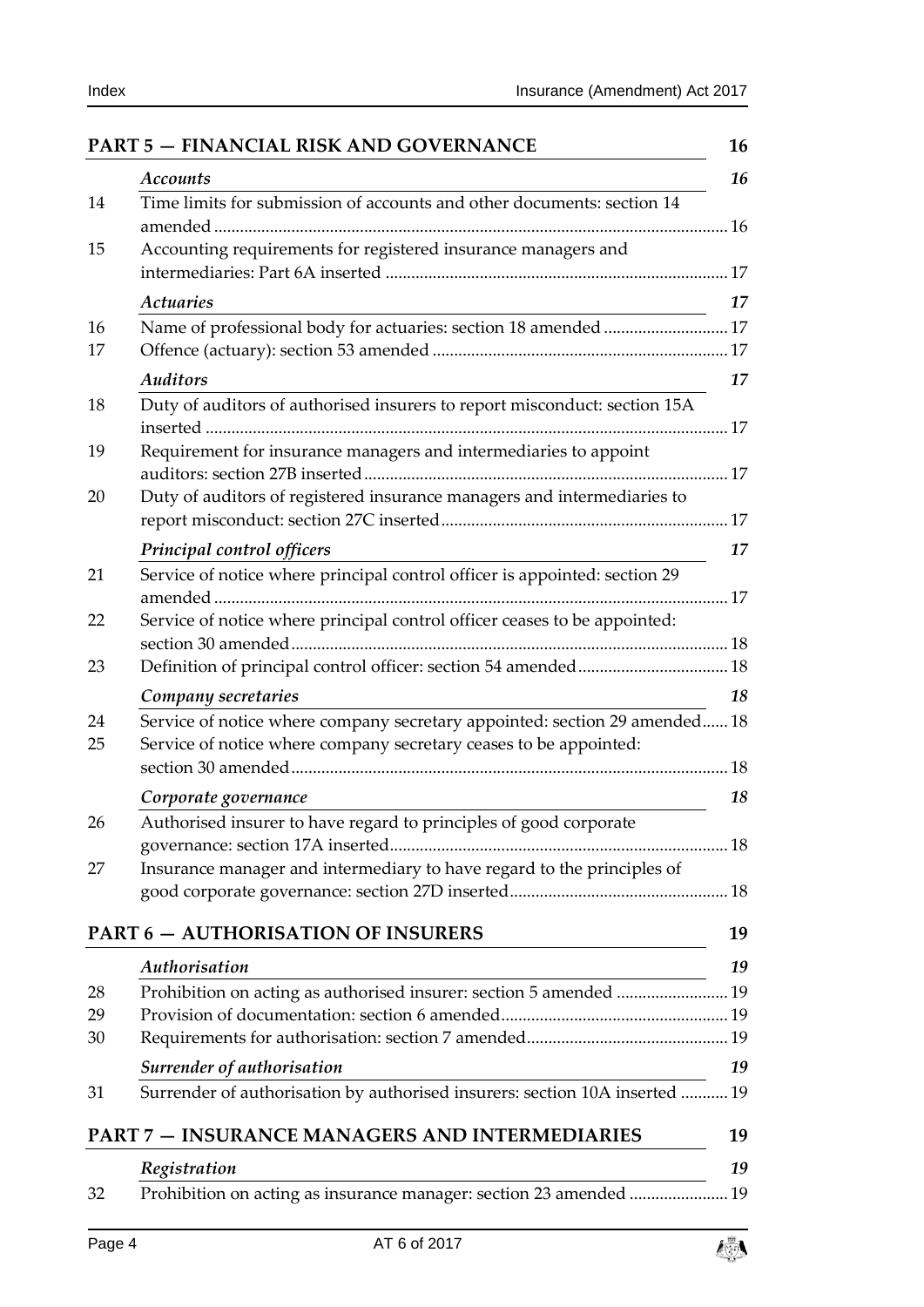| 33              | Prohibition on acting as insurance intermediary: section 24 amended 19                                                                                |     |
|-----------------|-------------------------------------------------------------------------------------------------------------------------------------------------------|-----|
| 34              | Requirements for registration as insurance manager or intermediary:                                                                                   |     |
| 35              | No requirement for annual registration for insurance intermediaries:                                                                                  |     |
|                 |                                                                                                                                                       | .20 |
|                 | Cancellation of registration                                                                                                                          | 20  |
| 36              | Cancellation of registration of insurance managers and insurance                                                                                      |     |
|                 |                                                                                                                                                       | .20 |
|                 | Ancillary                                                                                                                                             | 20  |
| 37              | Power of Authority to require insurance managers and intermediaries to                                                                                |     |
| 38              | Evidence in proceedings for winding up of insurance managers and                                                                                      |     |
|                 |                                                                                                                                                       |     |
| 39              |                                                                                                                                                       |     |
|                 |                                                                                                                                                       |     |
|                 | <b>PART 8 - PROHIBITIONS</b>                                                                                                                          | 21  |
|                 | Power to impose prohibition<br><u> 1989 - Johann Stoff, deutscher Stoffen und der Stoffen und der Stoffen und der Stoffen und der Stoffen und der</u> | 21  |
| 40              |                                                                                                                                                       | .21 |
|                 | Contravention of prohibition                                                                                                                          | 21  |
| 41              | Power to issue of public statement where contravention of prohibition:                                                                                |     |
| 42              | Injunction where contravention of prohibition: section 38 amended 21                                                                                  |     |
|                 |                                                                                                                                                       |     |
| <b>POWERS</b> ) | <b>PART 9 - REMEDIES AND INVESTIGATIONS (ANCILLARY</b>                                                                                                | 21  |
|                 | <b>Remedies</b>                                                                                                                                       | 21  |
| 43              | Remedies (appointment of receivers and business managers): sections 39A                                                                               |     |
|                 |                                                                                                                                                       | .21 |
| 44              | Residual power to impose requirements: section 33 amended21                                                                                           |     |
| 45              | Investigation                                                                                                                                         | 22  |
| 46              | Authority's power to appoint independent expert: Schedule 5 amended 22                                                                                |     |
|                 |                                                                                                                                                       |     |
|                 | <b>PART 10 - MISCELLANEOUS</b>                                                                                                                        | 22  |
|                 | Foreign insurers                                                                                                                                      | 22  |
| 47              | Permission for foreign insurer to carry on non-insurance business away                                                                                |     |
|                 |                                                                                                                                                       |     |
|                 | Senior manager                                                                                                                                        | 22  |
| 48              |                                                                                                                                                       |     |
|                 | Fees                                                                                                                                                  | 22  |
| 49              |                                                                                                                                                       |     |
| 50              | Registers                                                                                                                                             | 23  |

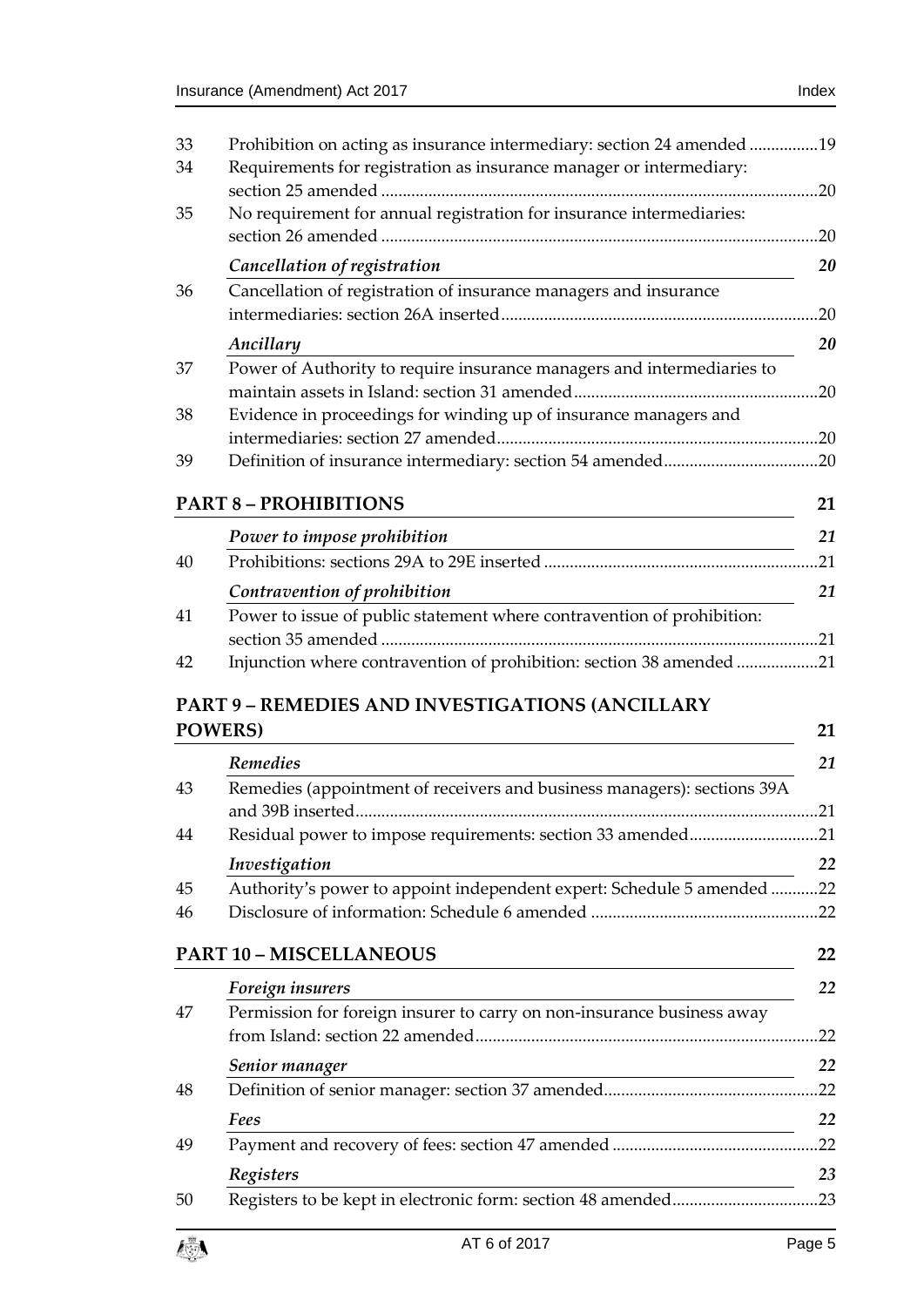|    | <b>Status of insurance contracts</b>                                                                | 23  |
|----|-----------------------------------------------------------------------------------------------------|-----|
| 51 | Insurance contracts not to be regarded as gaming or wagering:                                       |     |
|    |                                                                                                     | 23  |
|    | False or misleading statements<br><u> 1989 - Johann Barn, mars an t-Amerikaansk kommunister (</u>   | 23  |
| 52 |                                                                                                     | .23 |
|    | Holding company                                                                                     | 23  |
| 53 |                                                                                                     |     |
|    | <b>Insurance business</b>                                                                           | 23  |
| 54 |                                                                                                     |     |
|    | Abolition of tribunals and transfer of functions<br><u> 1989 - Johann Barnett, fransk politik (</u> | 23  |
| 55 |                                                                                                     | 23  |
|    | Controller<br><u> 1980 - Johann Barn, mars an t-Amerikaansk politiker (</u>                         | 24  |
| 56 |                                                                                                     |     |
|    | Regulations                                                                                         | 24  |
| 57 |                                                                                                     |     |
| 58 |                                                                                                     |     |
|    | Minor amendments                                                                                    | 24  |
| 59 |                                                                                                     |     |
| 60 | Definition of person: section 48 of the Financial Services Act 2008                                 | .24 |
| 61 | Continuation and discontinuation of insurance companies: Schedule 4                                 |     |
|    |                                                                                                     |     |
| 62 |                                                                                                     |     |
|    | Supplemental<br><u> 1980 - Andrea Andrew Maria (h. 1980).</u>                                       | 25  |
| 63 |                                                                                                     |     |
| 64 |                                                                                                     |     |
|    | <b>SCHEDULE 1</b>                                                                                   | 27  |
|    | TRANSITIONAL ARRANGEMENTS (TRIBUNALS)                                                               | 27  |
|    |                                                                                                     |     |
|    | <b>SCHEDULE 2</b>                                                                                   | 29  |
|    | MINOR AND CONSEQUENTIAL AMENDMENTS                                                                  | 29  |
|    |                                                                                                     |     |
|    | <b>SCHEDULE 3</b>                                                                                   | 32  |
|    | <b>REPEALS</b>                                                                                      | 32  |
|    | <b>ENDNOTES</b>                                                                                     | 34  |
|    | TABLE OF ENDNOTE REFERENCES                                                                         | 34  |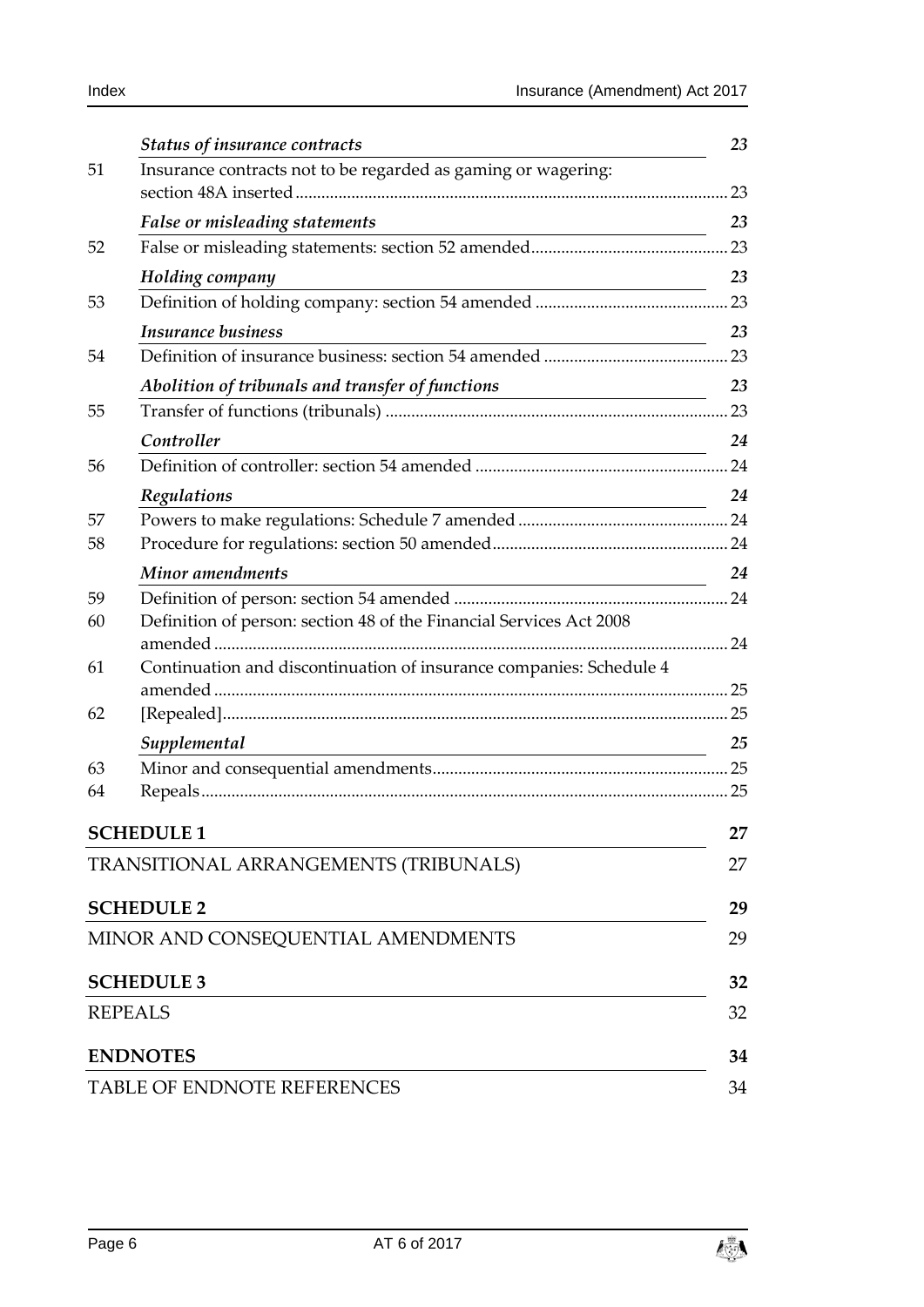

Ellan Vannin

# **INSURANCE (AMENDMENT ) ACT 2017**

*Signed in Tynwald: 18 July 2017 Received Royal Assent: 18 July 2017 Announced to Tynwald: 18 July 2017*

**AN ACT** to amend the *Insurance Act 2008*; and for connected purposes.

<span id="page-6-0"></span>**BE IT ENACTED** by the Queen's Most Excellent Majesty, by and with the advice and consent of the Council and Keys in Tynwald assembled, and by the authority of the same, as follows: —

# **PART 1 — INTRODUCTORY**

### <span id="page-6-1"></span>**1 Short title**

The short title of this Act is the Insurance (Amendment) Act 2017.

### <span id="page-6-2"></span>**2 Commencement**

- (1) This Act, except section [1,](#page-6-1) section [3](#page-6-3) and this section, comes into operation on such day or days as the Isle of Man Financial Services Authority (the "**Authority**") may by order appoint and different days may be appointed for different provisions and different purposes. **1**
- (2) An order under subsection (1) may include such supplemental, incidental, consequential and transitional provisions as appear to the Authority to be necessary or expedient.

### <span id="page-6-3"></span>**3 Expiry**

- (1) This Act (other than section [55](#page-22-11) and Schedule 1) expires
	- (a) on the day after its promulgation, if all of its provisions are in operation on its promulgation; or**<sup>2</sup>**
	- (b) otherwise, on the day after the last provision is brought into operation.
- (2) The expiry does not —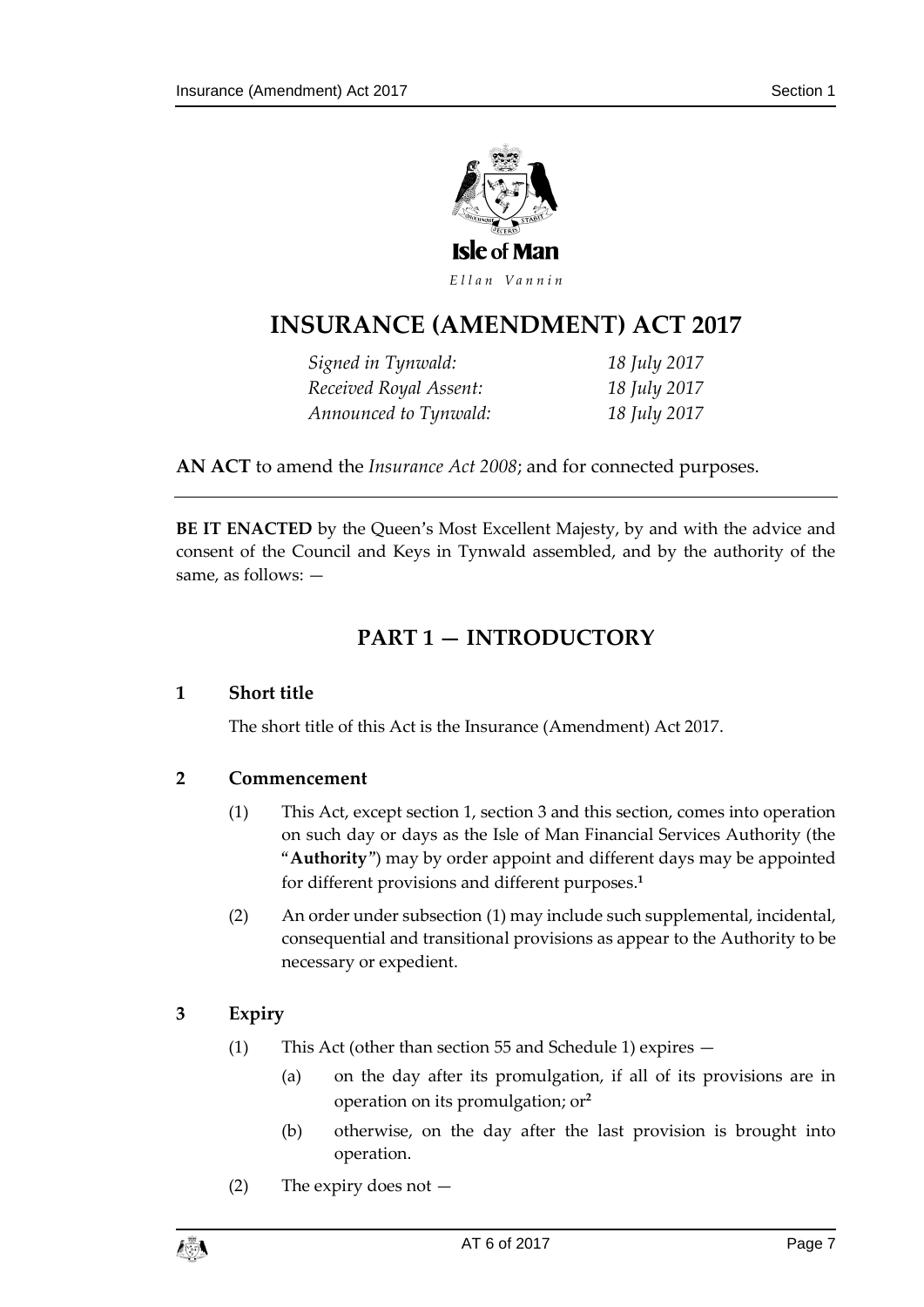- (a) affect the continuing operation of the amendments made by this Act; or
- (b) revive any provision not in operation when the amendments took effect.

### <span id="page-7-1"></span><span id="page-7-0"></span>**4 Interpretation**

In this Act "**the principal Act**" means the *Insurance Act 2008*.

# **PART 2 — CAPITAL REQUIREMENTS**

### *Capital requirements*

<span id="page-7-3"></span><span id="page-7-2"></span>**5 Capital requirements for authorised insurers: section 12 substituted**

[Substituted section 12 of the principal Act]

<span id="page-7-4"></span>**6 Duties of authorised insurers and powers of Authority in relation to solvency: sections 12A to 12D inserted**

[Inserted sections 12A, 12B, 12C and 12C into the principal Act]

### <span id="page-7-5"></span>**7 Schemes where capital requirements not met: section 13 amended**

- (1) Section 13 of the principal Act (consequences of not meeting solvency margins) is amended as follows.
- (2) [Substituted subsection  $(1)$ ]
- (3) [Amended subsection (2)]
- (4) [Repealed subsection (4)]
- (5) [Substituted subsection (6) and inserted subsections  $(6A)$ ,  $(6B)$  and  $(6C)$ ]
- (6) [Substituted subsection (7)]
- <span id="page-7-6"></span>(7) [Amended the heading to the section]

### *Abolition of long-term business fund*

# <span id="page-7-7"></span>**8 Abolition of requirement to maintain long-term business fund: section 19 repealed**

[Repealed section 19 of the principal Act]

# <span id="page-7-8"></span>**9 Abolition of requirements in relation to long-term business fund: section 20 repealed**

[Repealed section 20 of the principal Act]

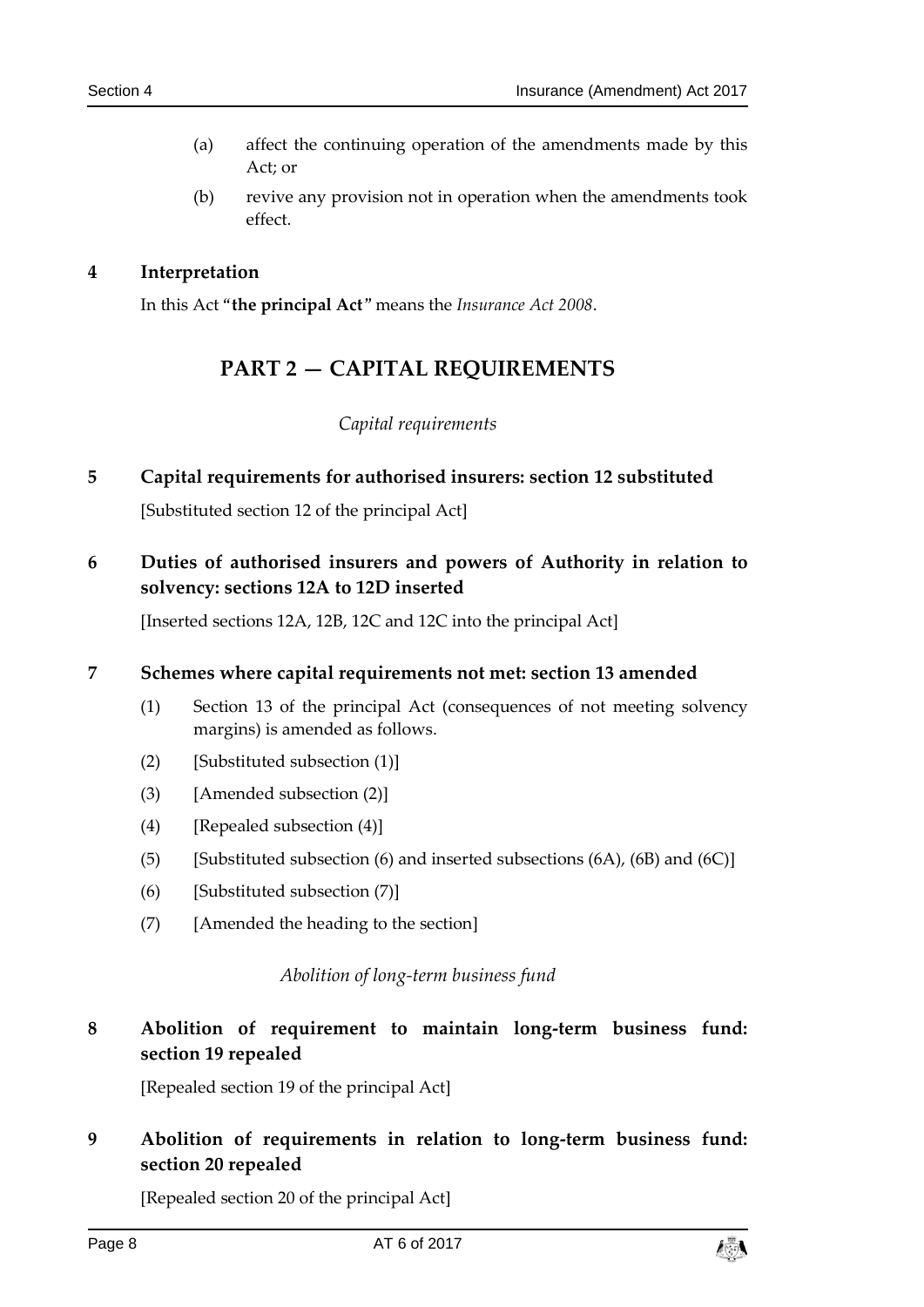*Insurer's assets in winding up*

### <span id="page-8-1"></span><span id="page-8-0"></span>**10 Insurer's assets in winding up: Schedule 3 amended**

- (1) Schedule 3 to the principal Act (insolvency and winding-up) is amended as follows.
- (2) [Substituted paragraph 6 and inserted paragraph 6A]
- (3) [Substituted paragraph 7]
- (4) [Repealed paragraph 8]
- (5) [Amended paragraph 10]
- <span id="page-8-2"></span>(6) [Inserted paragraph 20 and cross-heading]

# <span id="page-8-3"></span>**PART 3 — TRANSFER OF INSURANCE BUSINESS**

### *Long-term business*

### <span id="page-8-4"></span>**11 Requirement for court sanction except where transferor is holder of a permit issued under section 22: Schedule 2 amended**

- (1) Schedule 2 to the principal Act (transfer of long-term business) is amended as follows.
- (2) [Amended paragraph 2(a)]
- (3) In paragraph  $6 -$ 
	- (a) [Substituted sub-paragraph (a)]
	- (b) [Amended sub-paragraph (c)]
- (4) [Amended paragraph 7]
- (5) [Inserted paragraphs 7A, 7B and 7C]
- <span id="page-8-5"></span>**(6)** [Inserted sub-paragraph (za) in paragraph 13]

### *Non-long-term business*

### <span id="page-8-6"></span>**12 Transfer of insurance business: section 21 amended**

- (1) Section 21 of the principal Act (transfer of insurance business) is amended as follows.
- (2) [Amended subsection (2)]

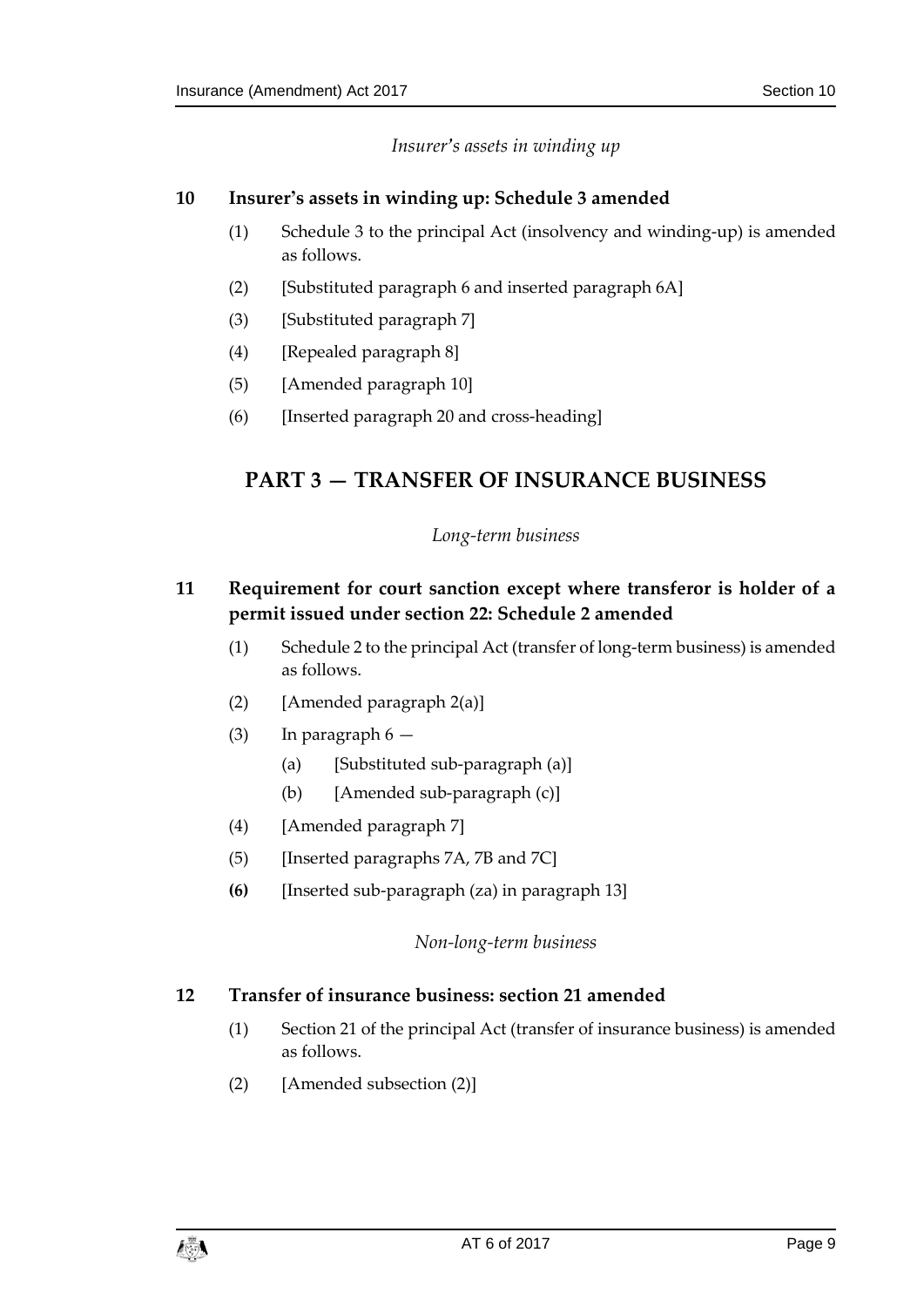# **PART 4 — GROUP SUPERVISION**

### <span id="page-9-1"></span><span id="page-9-0"></span>**13 Group supervision of authorised insurers: Part 4A inserted**

After section 21 of the principal Act (transfer of insurance business) and immediately before the heading to Part 5 (foreign insurers) insert —

# **«PART 4A — GROUP SUPERVISION**

### **21A Interpretation**

In this Part, unless the context otherwise requires —

- "**college of supervisors**" means a structure for cooperation and coordination among competent authorities;
- "**competent authority**" means a regulatory authority that is empowered by law to supervise insurers;
- "**designated insurer**" means an insurer designated by the Authority under section 21C(6) in respect of an insurance group;
- "**equivalent jurisdiction**" means a jurisdiction that has supervisory standards that the Authority determines to be equivalent to those established by or under this Act;
- "**group actuary**" means an individual appointed under section 21I;
- "**group supervisor**" in relation to an insurance group, means the Authority or, as the case may be, another competent authority that is the group supervisor for the insurance group.

### **21B Insurance group (interpretation)**

- (1) For the purposes of this Part an "**insurance group**" means 2 or more undertakings consisting of an authorised insurer and ―
	- (a) any other undertaking ―
		- (i) which is the holding company or a subsidiary of the insurer;
		- (ii) which is a subsidiary of that holding company; or
		- (iii) in which that holding company, the insurer or any subsidiary of the insurer or the holding company is entitled to exercise, or control the exercise of, 20 per cent or more of the voting power at a general meeting; or
	- (b) any undertaking other than one mentioned in paragraph (a) which has the power to exercise or actually exercises a dominant influence or control over the authorised insurer.

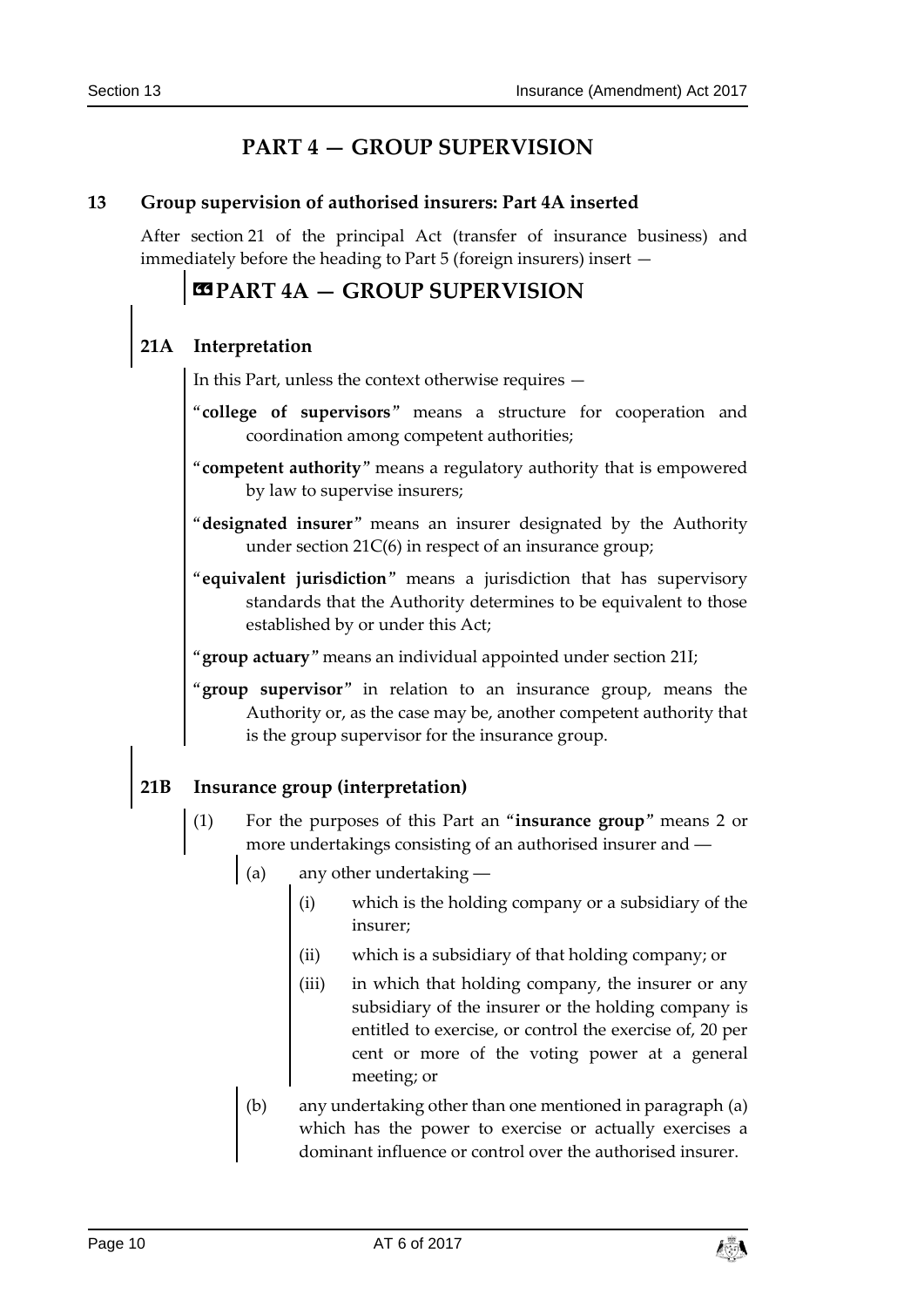- (2) For the purposes of this Part **"undertaking"** means any of the following ―
	- (a) a body corporate;
	- (b) a partnership;
	- (c) an unincorporated association; or
	- (d) a trust,

and references to any undertaking mentioned in paragraphs (a) to (d) include a comparable undertaking incorporated in, formed or established under the law of a country or territory outside the Island.

# **21C Group Supervisor**

- (1) The Authority may, in respect of an insurance group, determine whether it is appropriate for it to be the group supervisor of that group.
- (2) Before making such a determination the Authority must take into account the matters set out in subsection (3).
- (3) Those matters are
	- (a) whether the insurance group is headed by an authorised insurer;
	- (b) where the insurance group is not headed by an authorised insurer whether the insurance group is headed by a holding company which is incorporated in the Island;
	- (c) where the insurance group is headed by a holding company which is not incorporated in the Island, whether the Authority is satisfied that —
		- (i) the insurance group is directed and managed from the Island; or
		- (ii) the insurer in the insurance group with the largest balance sheet total is an authorised insurer;
	- (d) whether the principal activity of the group is the carrying on of insurance business;
	- (e) any other matter which may be prescribed.
- (4) The Authority may determine, notwithstanding any other consideration, that it is not appropriate for it to be the group supervisor of an insurance group where the insurance business carried on does not involve liability to third parties.
- (5) The Authority must give notice in writing to the proposed designated insurer of the Authority's intention to make such a determination and must take into account any written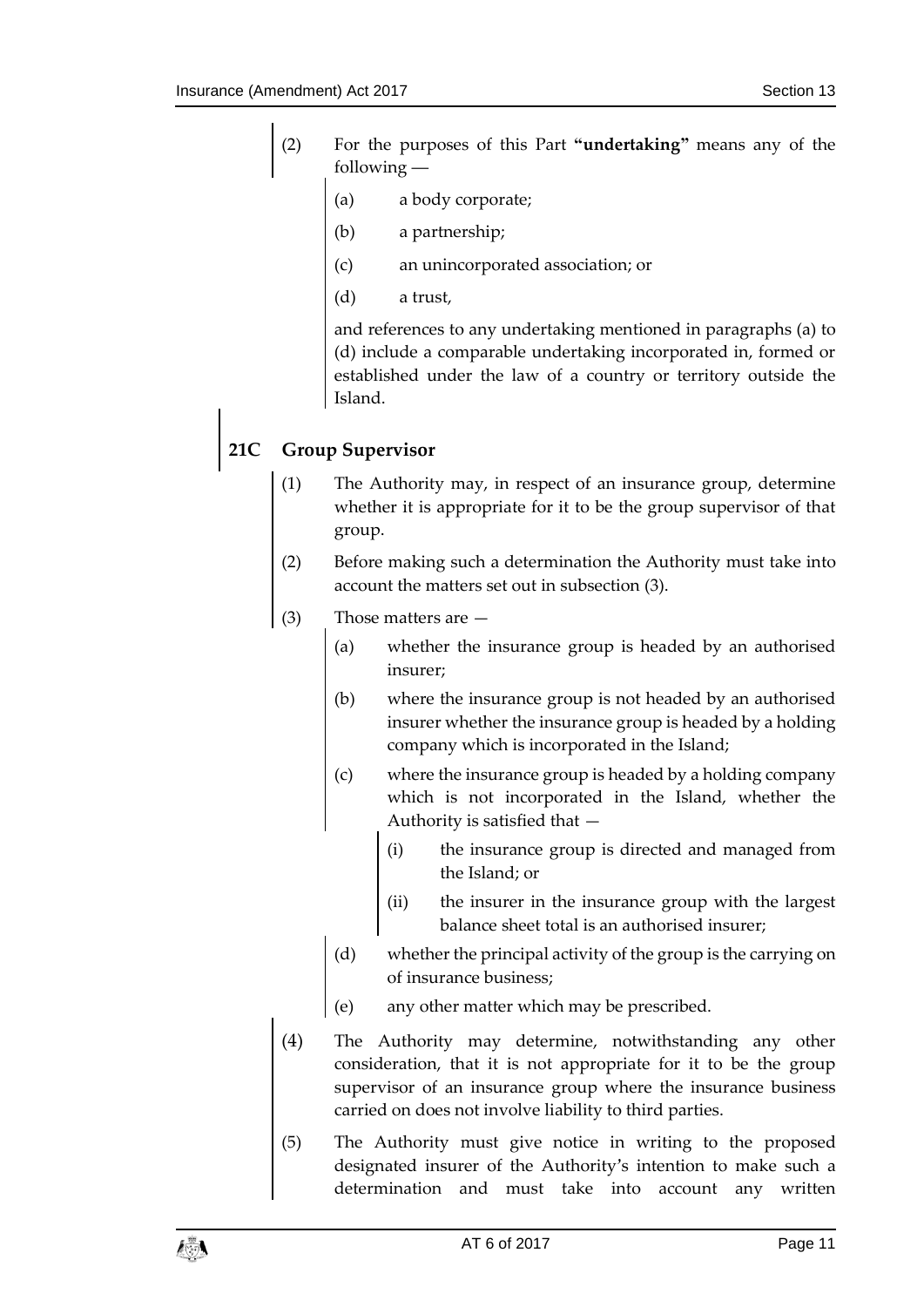representation made by the proposed designated insurer within such period as the Authority may specify in the notice.

- (6) If the Authority makes a determination under subsection (1) that it is appropriate for it to be the group supervisor in respect of an insurance group, the Authority must designate an authorised insurer who is a member of the insurance group to be the designated insurer in respect of that insurance group for the purposes of this Part.
- (7) The Authority must notify the designated insurer for an insurance group and other competent authorities in writing that the Authority is the group supervisor for that insurance group.
- (8) The Authority must establish and maintain a register containing the prescribed particulars in respect of every insurance group of which it is the group supervisor.
- (9) The designated insurer for an insurance group must immediately notify the Authority of any change of the particulars entered in the register in respect of that insurance group.

# **21D Excluding undertakings from group supervision**

- (1) The Authority may, on its own initiative or on the application of the relevant designated insurer, exclude from group supervision any undertaking that is a member of an insurance group if the Authority is satisfied that —
	- (a) the undertaking is situated in a country or territory where there are legal impediments to cooperation and exchange of information;
	- (b) the financial operations of the undertaking have a negligible impact on insurance group operations; or
	- (c) the inclusion of the undertaking would be for some other reason inappropriate.
- (2) The Authority must notify the relevant designated insurer and competent authority in writing of any decision to exclude an undertaking from the scope of group supervision.

### **21E Authority's power to include undertakings within group supervision**

(1) The Authority may, on its own initiative or on the application of the relevant designated insurer, include within group supervision any undertaking that is a member of the insurance group but is not on the register maintained under section 21C(8) if the Authority is satisfied that —

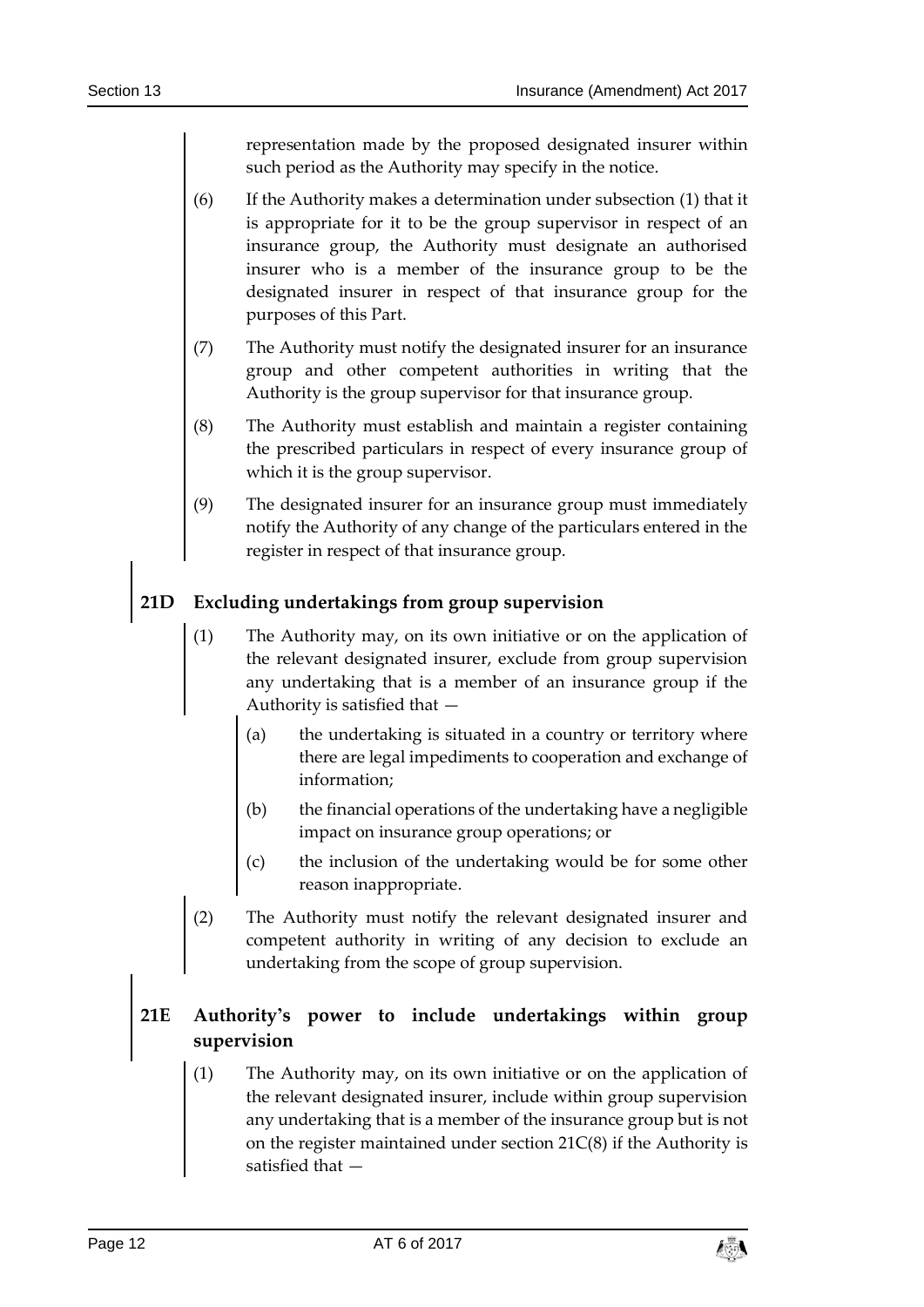- (a) the financial operations of the undertaking may have a material impact on the insurance group's operations; and
- (b) the inclusion of the undertaking would be appropriate in the opinion of the Authority.
- (2) The Authority must notify the relevant designated insurer and competent authority in writing of any decision to include an undertaking within the scope of group supervision.

### **21F Authority's power to withdraw as group supervisor**

- (1) The Authority may withdraw as group supervisor,  $-$ 
	- (a) on its own initiative;
	- (b) at the request of a competent authority from an equivalent jurisdiction; or
	- (c) on the application of a designated insurer in respect of the insurance group of which it is a member.
- (2) The Authority must notify the relevant insurance group in writing of its intention to withdraw as group supervisor and must take into account any written representation made by the insurance group within such period as it may specify in the notice.
- (3) The Authority may withdraw as group supervisor if
	- (a) the Authority considers that it would be appropriate to do so having regard to the structure of the insurance group and the relative importance of the insurance group's insurance business in different countries or territories;
	- (b) the Authority determines that there has been a material change in the structure or operations of the insurance group or an absence of cooperation by other competent authorities; or
	- (c) for any other reason that prevents the Authority from effectively discharging its function as group supervisor for that insurance group.
- (4) The Authority must notify the designated insurer and any other relevant competent authority in writing of any decision made by it under this section.

# **21G Functions of Authority as group supervisor**

The Authority as group supervisor has the following functions with regard to group supervision —

> (a) coordination of the gathering and dissemination of relevant or essential information for going concerns and emergency situations, including the dissemination of information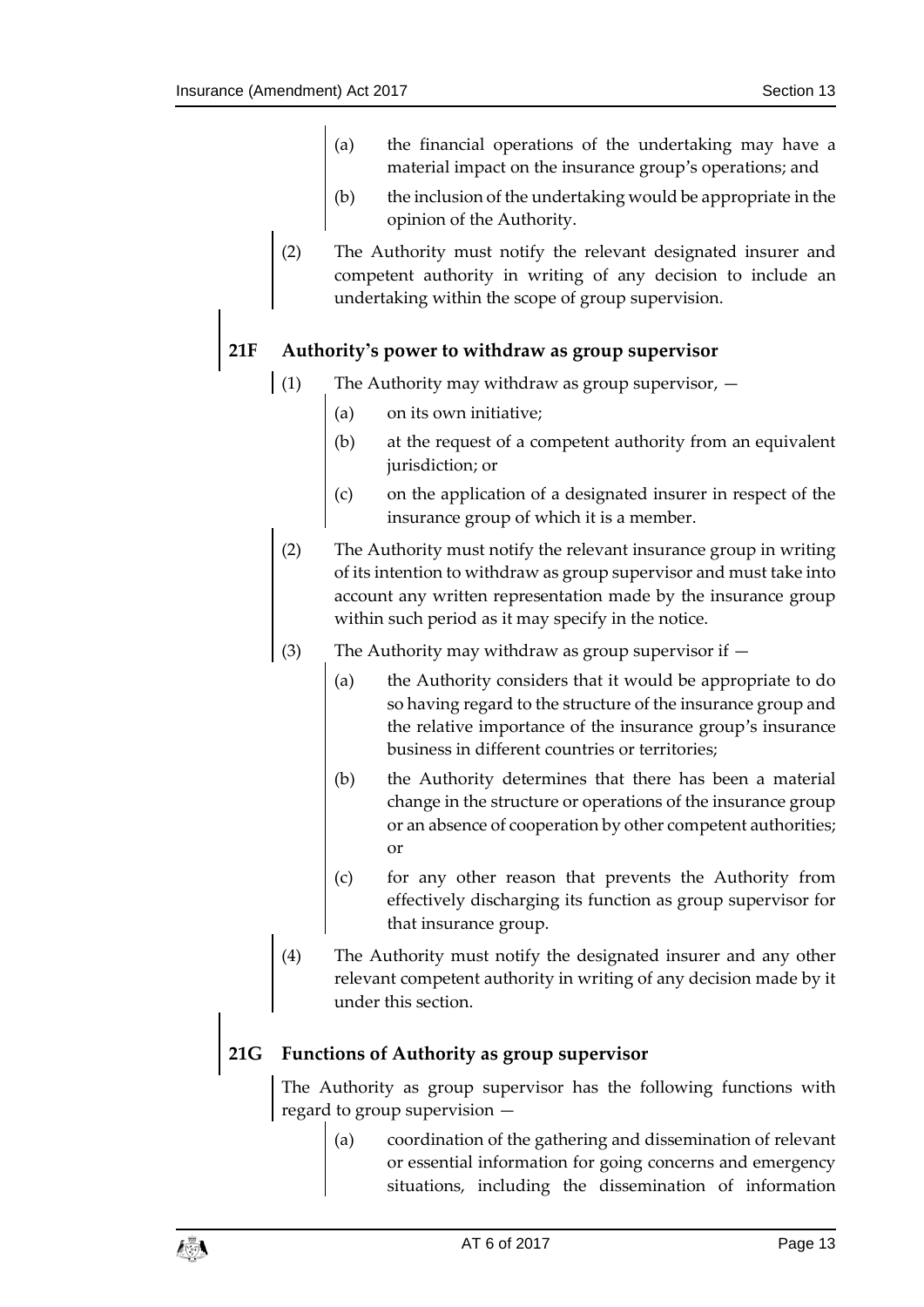which is of importance for the supervisory task of other competent authorities;

- (b) supervisory review and assessment of the financial situation of insurance groups;
- (c) assessment of compliance of insurance groups with any regulations in relation to solvency and risk concentration and intra-group transactions prescribed by or under this Act;
- (d) assessment of any system of governance in relation to insurance groups prescribed by or under this Act, and whether the persons involved in the management or administration of participating undertakings meet the requirements set out therein;
- (e) planning and coordination, through regular meetings held at least annually or by other appropriate means, of supervisory activities in going concerns as well as in emergency situations, in cooperation with the competent authorities concerned and taking into account the nature, scale and complexity of the risks inherent in the business of all undertakings that are part of insurance groups;
- (f) coordination of any enforcement action that may be taken against insurance groups or any of their members; and
- (g) planning and coordinating, as required, meetings of colleges of supervisors, to be chaired by a representative of the Authority where the Authority acts as the group supervisor, to facilitate the exercise of the functions set out in paragraphs (a) to (f).

### **21H Regulations in relation to group supervision**

- (1) The Authority may for the purposes of group supervision make regulations applying to designated insurers which take into account, in their case, any activity of the insurance group of which they are members or of other members of the insurance group.
- (2) Without prejudice to the generality of subsection (1), such regulations may make provision for —
	- (a) the assessment of the financial situation of the insurance group;
	- (b) the solvency position of the insurance group;
	- (c) intra-group transactions and risk concentration;
	- (d) the system of governance and risk management of the insurance group; and

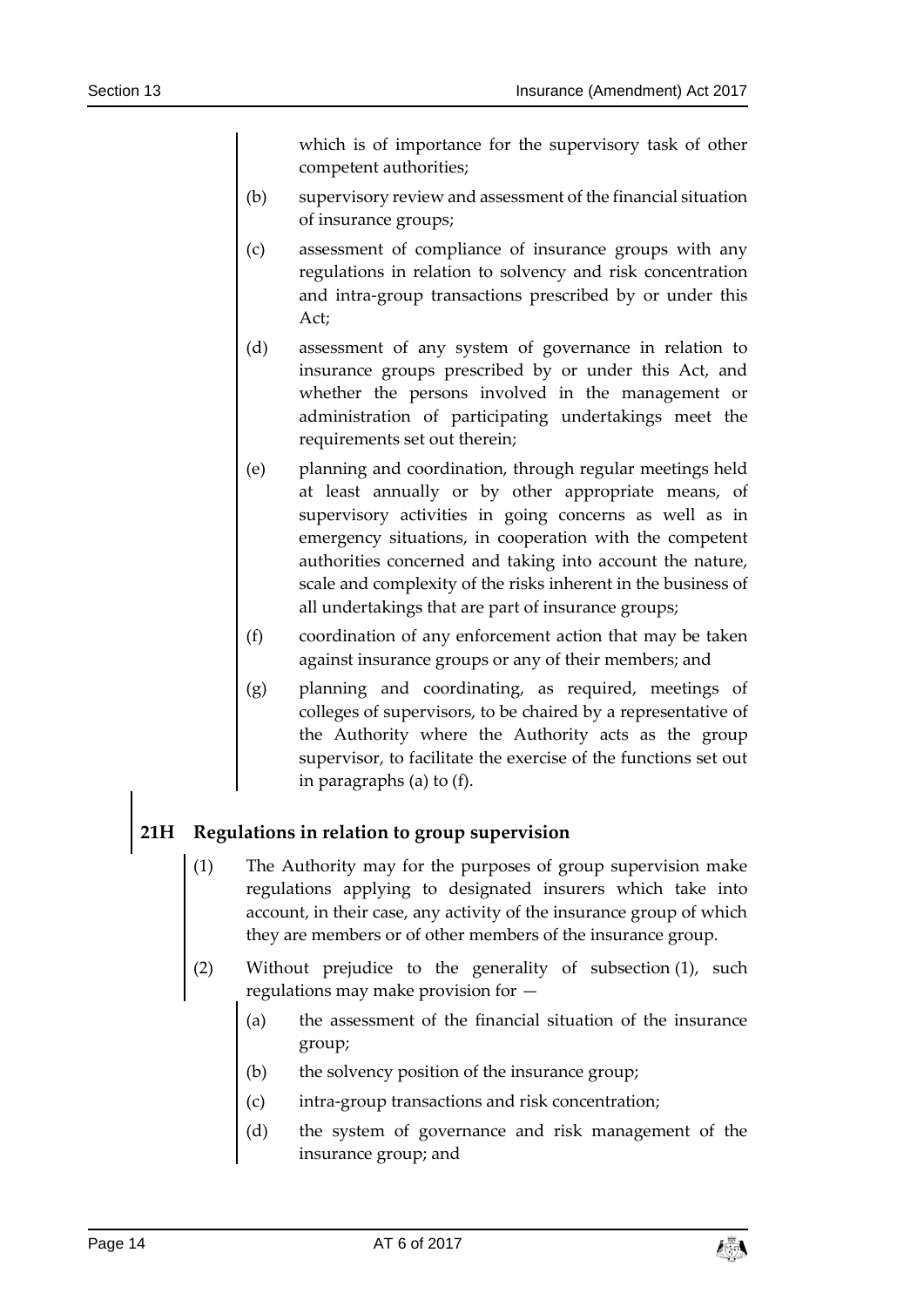- (e) supervisory reporting and disclosures in respect of the insurance group.
- (3) The Authority in such regulations may in relation to group financial statements require that they be prepared in the English language and that the currency of any amount shown therein be converted to a currency specified by the Authority as at a specified date.

# **21I Appointment of group actuary**

- (1) Where any insurer in an insurance group carries on long-term business the designated insurer for that group must ensure that there is appointed an actuary for the group who is qualified in accordance with section 18(2).
- (2) No appointment shall be made under subsection (1) unless a written notice containing such particulars as may be determined by the Authority is served on the Authority by the insurer concerned within such period as the Authority may require.
- (3) If it appears to the Authority that a person is not a fit and proper person to be appointed as actuary under subsection (1), the Authority may direct that such person shall not, without the written consent of the Authority, be appointed as actuary.
- (4) If it appears to the Authority that a person appointed under subsection (1) is not a fit and proper person to continue as such, the Authority may direct that such person shall not, without the written consent of the Authority, continue in such capacity.
- (5) The Authority shall give written notice to the person concerned of any decision to make a direction under this section.
- (6) Except where the Authority is satisfied that urgent action is necessary, the notice under subsection (5) shall be served on the person not less than 28 days before the date on which the direction is to take effect.
- (7) Any consent by the Authority under subsections (3) or (4) may be ―
	- (a) given subject to conditions;
	- (b) varied from time to time; or
	- (c) revoked at any time,

and the Authority shall give written notice to the person concerned of any decision to exercise the powers conferred by paragraph (a), (b) or (c).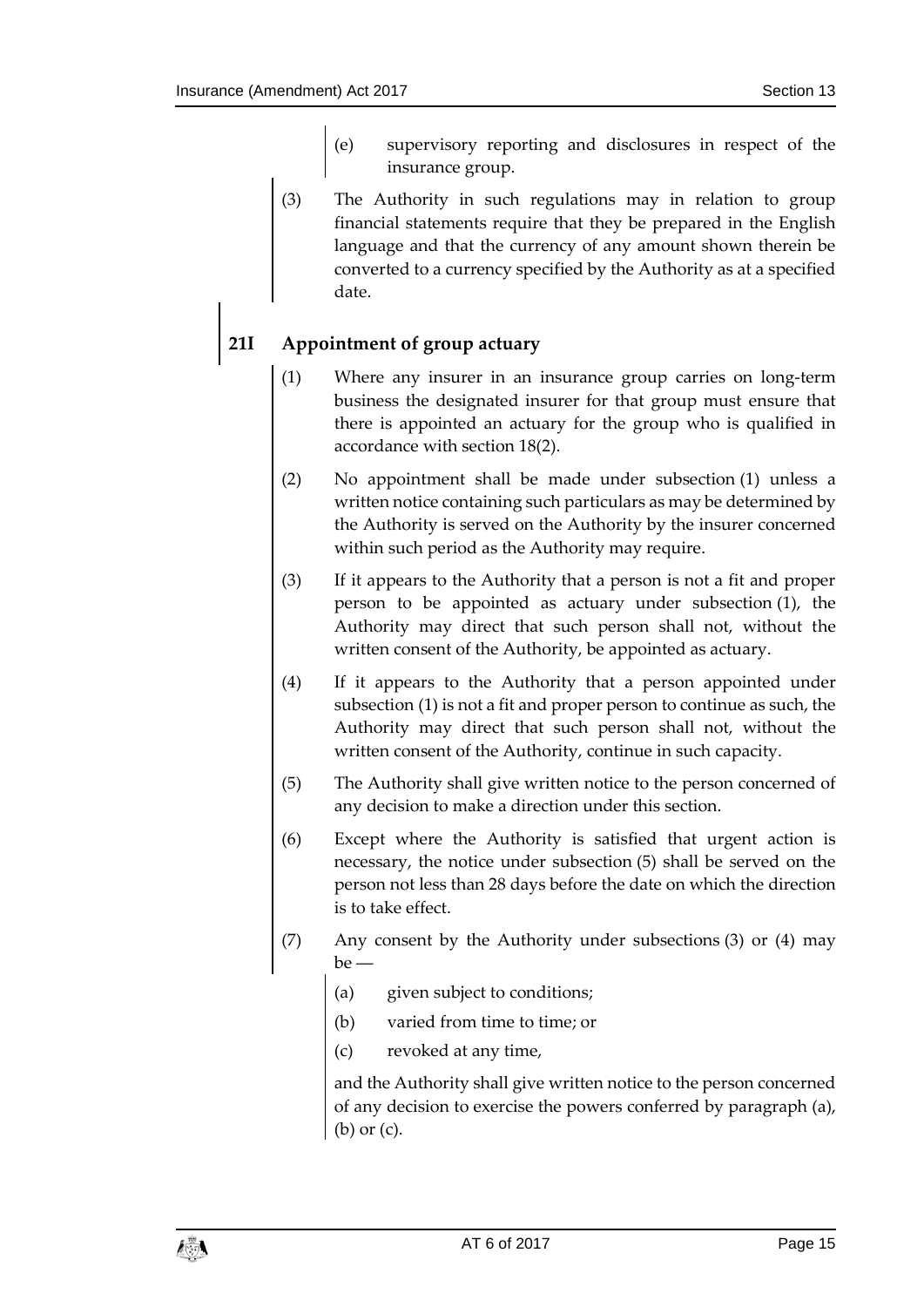- (8) No person shall accept or continue in any appointment referred to in subsection (3) or (4) in contravention of a direction under this section.
- (9) It is the duty of a designated insurer to take care not to appoint or continue the appointment of a person in contravention of a direction under this section.
- (10) Whenever an appointment under subsection (1) comes to an end the designated insurer shall ―
	- (a) within 14 days of the termination of the appointment, notify the Authority in writing of the termination and the reason for the termination;
	- (b) satisfy the Authority that appropriate arrangements have been made to cover any absence of a person appointed under subsection (1); and
	- (c) as soon as practicable following the termination, ensure that the insurance group makes a new appointment under subsection (1).
- (11) Whenever an appointment under subsection (1) comes to an end the person ceasing to be appointed under that provision shall serve a written notice on the Authority containing such particulars as may be prescribed within 14 days of such cessation.
- (12) The Authority may appoint a person qualified in accordance with section 18(2) as actuary to an insurance group where a designated insurer has failed to ensure that an appointment is made under subsection (10)(c) and such appointment shall be deemed to have been made by the designated insurer.
- (13) Where no insurer in an insurance group carries on long-term business regulations may provide for this section to have effect subject to any exception, adaptation or modification specified in the regulations. $\mathbf{E}$ .

# <span id="page-15-1"></span><span id="page-15-0"></span>**PART 5 — FINANCIAL RISK AND GOVERNANCE**

### *Accounts*

# <span id="page-15-2"></span>**14 Time limits for submission of accounts and other documents: section 14 amended**

- (1) Section 14 of the principal Act (accounts) is amended as follows.
- (2) [Amended subsection (3)]

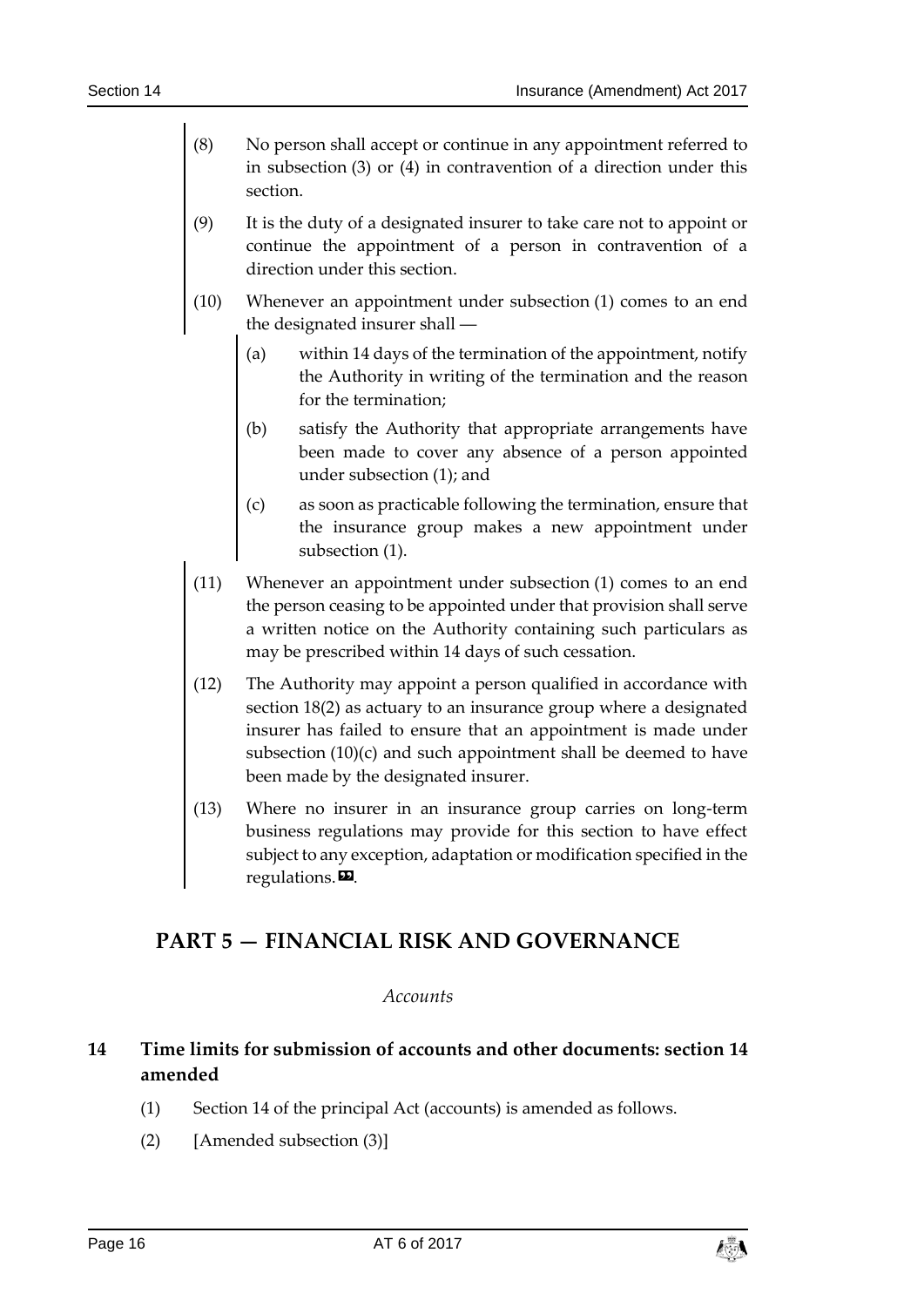### <span id="page-16-0"></span>**15 Accounting requirements for registered insurance managers and intermediaries: Part 6A inserted**

<span id="page-16-1"></span>[Inserted Part 6A and section 27A into the *Insurance Act 2008*]

*Actuaries*

### <span id="page-16-2"></span>**16 Name of professional body for actuaries: section 18 amended**

- (1) Section 18 of the principal Act (actuary) is amended as follows.
- (2) In subsection  $(2)(a)$ 
	- (a) [Repealed sub-paragraph  $(i)$ ]
	- (b) [Amended sub-paragraph (ii)]
- (3) [Amended subsection (3)]
- (4) [Inserted subsection (15)]

### <span id="page-16-4"></span><span id="page-16-3"></span>**17 Offence (actuary): section 53 amended**

[Inserted subsection (6A) into section 53 of the principal Act]

### *Auditors*

# <span id="page-16-5"></span>**18 Duty of auditors of authorised insurers to report misconduct: section 15A inserted**

[Inserted section 15A in the principal Act]

- <span id="page-16-6"></span>**19 Requirement for insurance managers and intermediaries to appoint auditors: section 27B inserted**
	- (1) The principal Act is amended as follows.
	- (2) [Inserted section 27B]

### <span id="page-16-7"></span>**20 Duty of auditors of registered insurance managers and intermediaries to report misconduct: section 27C inserted**

<span id="page-16-8"></span>[Inserted section 27C in the principal Act]

### *Principal control officers*

### <span id="page-16-9"></span>**21 Service of notice where principal control officer is appointed: section 29 amended**

- (1) Section 29 of the principal Act (connected persons) is amended as follows.
- (2) [Amended subsection (1)]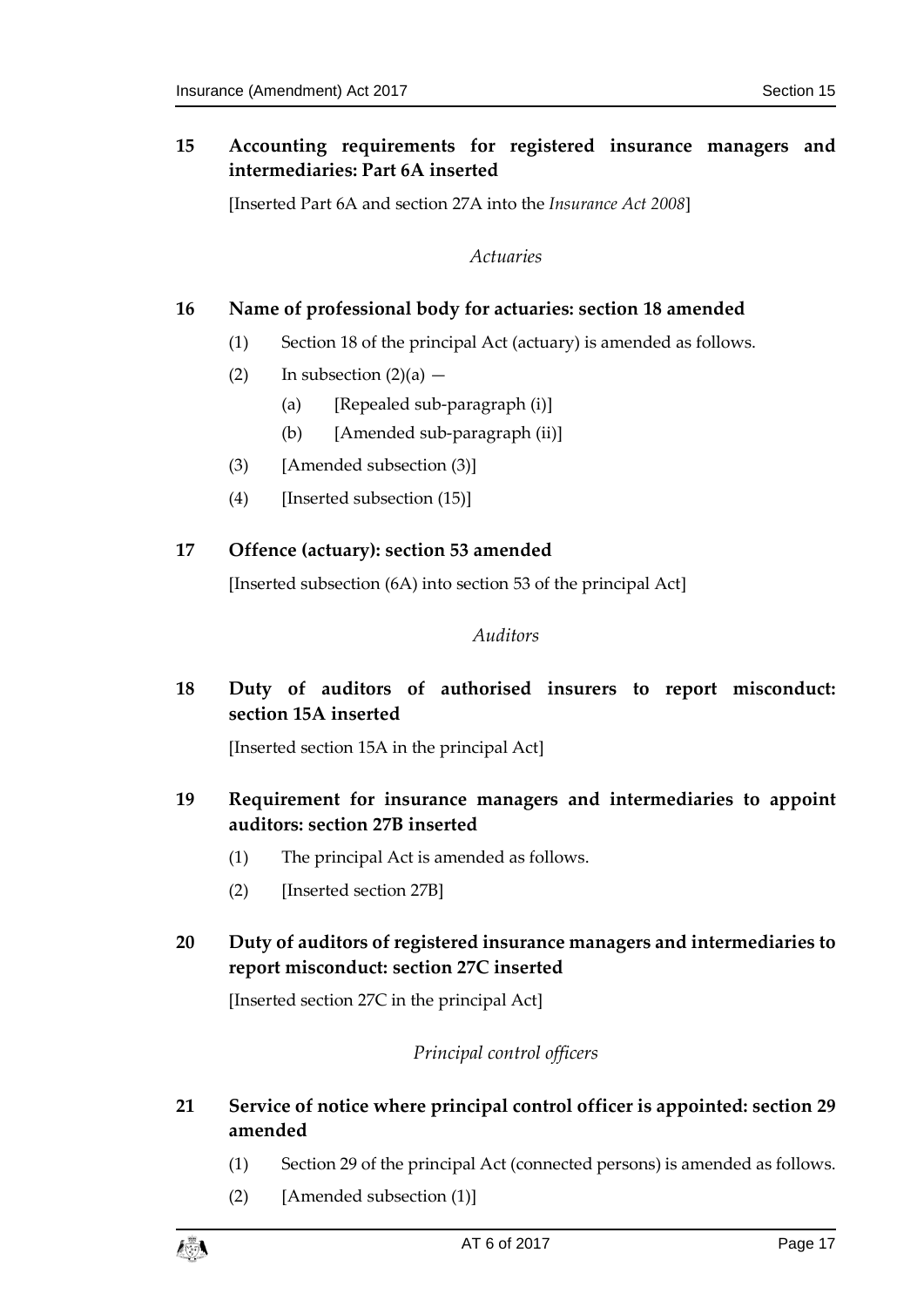- (3) [Amended subsection (2)]
- (4) [Amended subsection (3)]
- (5) [Amended subsection (9)]

### <span id="page-17-0"></span>**22 Service of notice where principal control officer ceases to be appointed: section 30 amended**

- (1) Section 30 of the principal Act (notice of cessation) is amended as follows.
- (2) [Amended section 30]
- (3) [Amended section 30]

### <span id="page-17-2"></span><span id="page-17-1"></span>**23 Definition of principal control officer: section 54 amended**

[Inserted definition of "principal control officer" in section 54(1)]

### *Company secretaries*

- <span id="page-17-3"></span>**24 Service of notice where company secretary appointed: section 29 amended**
	- (1) Section 29 of the principal Act (connected persons) is amended as follows.
	- (2) [Amended subsections  $(1)$ ,  $(2)$  and  $(3)$ ]
- <span id="page-17-4"></span>**25 Service of notice where company secretary ceases to be appointed: section 30 amended**
	- (1) Section 30 of the principal Act (notice of cessation) is amended as follows.
	- (2) [Amended section 30]

### *Corporate governance*

<span id="page-17-6"></span><span id="page-17-5"></span>**26 Authorised insurer to have regard to principles of good corporate governance: section 17A inserted**

[Inserted section 17A in the principal Act]

<span id="page-17-7"></span>**27 Insurance manager and intermediary to have regard to the principles of good corporate governance: section 27D inserted**

[Inserted section 27D in the principal Act]

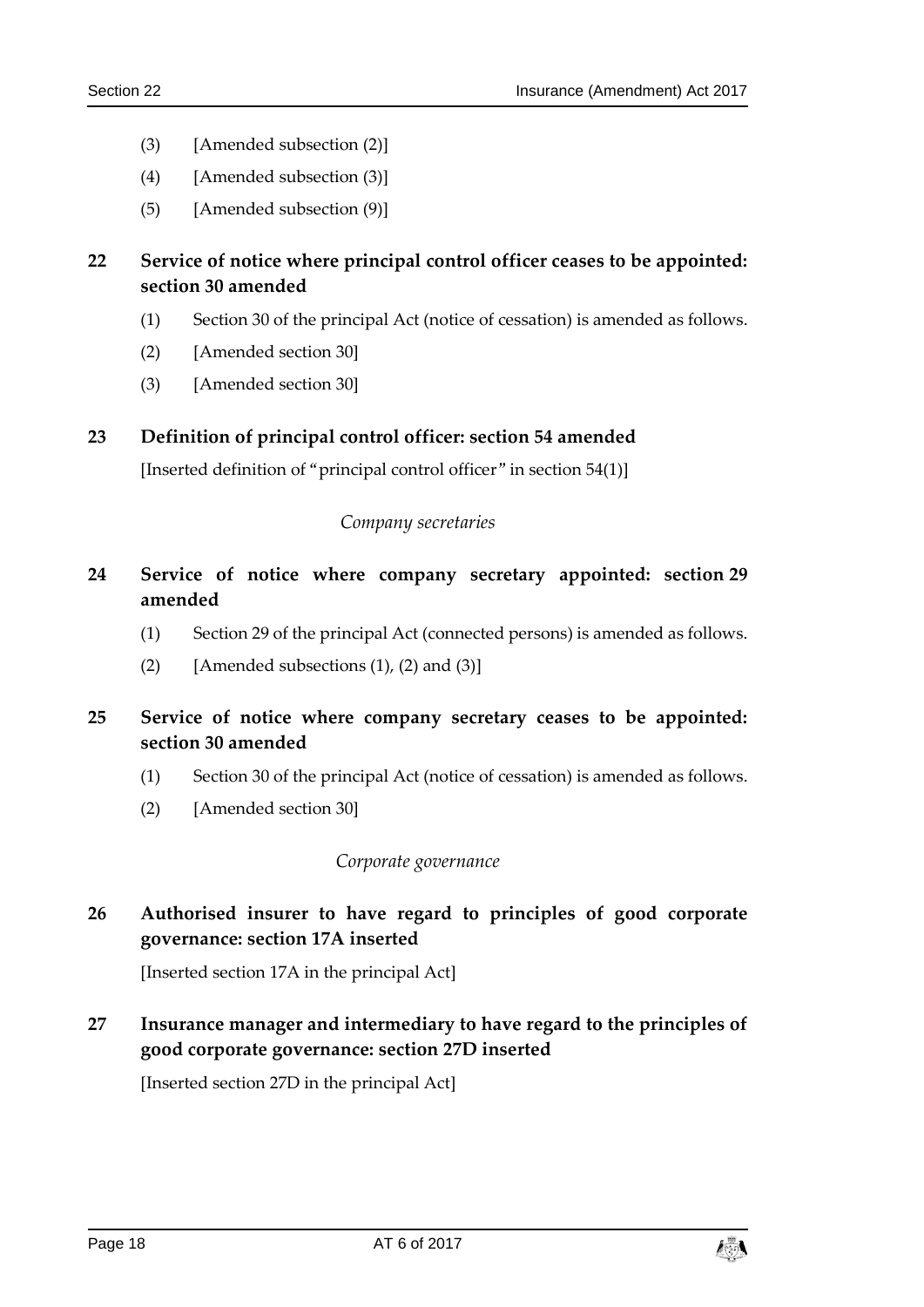# <span id="page-18-0"></span>**PART 6 — AUTHORISATION OF INSURERS**

### *Authorisation*

### <span id="page-18-2"></span><span id="page-18-1"></span>**28 Prohibition on acting as authorised insurer: section 5 amended**

- (1) Section 5 of the principal Act (authorised insurers) is amended as follows.
- (2) [Substituted subsection (1)]

### <span id="page-18-3"></span>**29 Provision of documentation: section 6 amended**

- (1) Section 6 of the principal Act (application for authorisation) is amended as follows.
- (2) [Substituted subsection (3)]

### <span id="page-18-4"></span>**30 Requirements for authorisation: section 7 amended**

- (1) Section 7 of the principal Act (circumstances where authorisation not granted) is amended as follows.
- (2) [Amended paragraph (a)]
- (3) [Amended paragraph (b)]
- <span id="page-18-5"></span>(4) [Inserted paragraph (ba)]

### *Surrender of authorisation*

<span id="page-18-6"></span>**31 Surrender of authorisation by authorised insurers: section 10A inserted** [Inserted section 10A in the principal Act]

# <span id="page-18-8"></span><span id="page-18-7"></span>**PART 7 — INSURANCE MANAGERS AND INTERMEDIARIES**

### *Registration*

### <span id="page-18-9"></span>**32 Prohibition on acting as insurance manager: section 23 amended**

- (1) Section 23 of the principal Act (insurance managers) is amended as follows.
- (2) [Amended subsection (1)]
- <span id="page-18-10"></span>**33 Prohibition on acting as insurance intermediary: section 24 amended** [Amended section 24 of the principal Act]

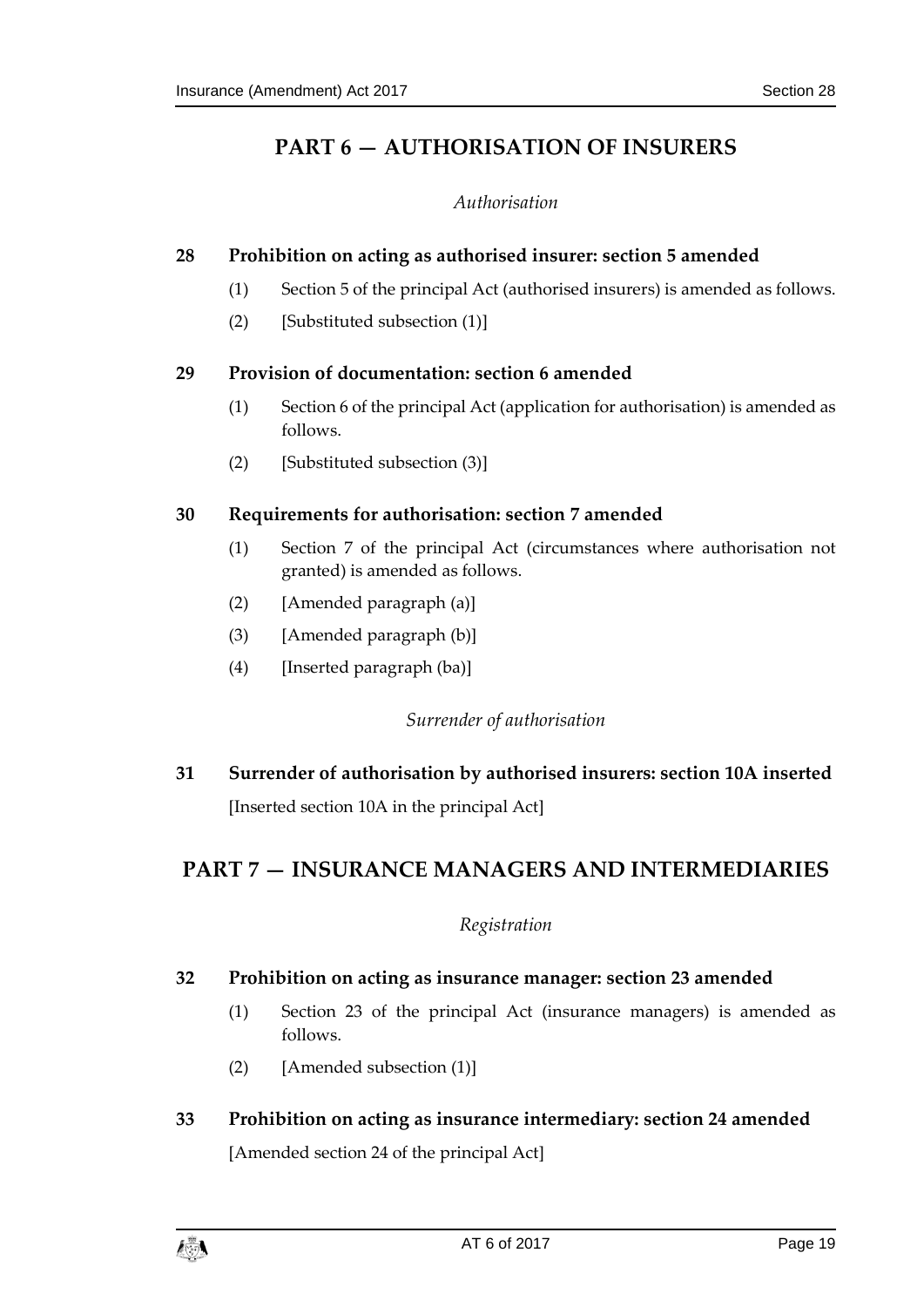### <span id="page-19-0"></span>**34 Requirements for registration as insurance manager or intermediary: section 25 amended**

- (1) Section 25 of the principal Act (registration under Part 6) is amended as follows.
- (2) [Amended subsection (2)]
- (3) In subsection  $(3)$ 
	- (a) [Inserted paragraph (aa)]
	- (b) [Amended paragraph (b)]
	- (c) [Amended paragraph (c)]
	- $(d)$  [Inserted paragraph  $(ca)$ ]

# <span id="page-19-1"></span>**35 No requirement for annual registration for insurance intermediaries: section 26 amended**

<span id="page-19-2"></span>[Repealed section 26(7) of the principal Act]

### *Cancellation of registration*

# <span id="page-19-3"></span>**36 Cancellation of registration of insurance managers and insurance intermediaries: section 26A inserted**

<span id="page-19-4"></span>[Inserted section 26A in the principal Act]

### *Ancillary*

# <span id="page-19-5"></span>**37 Power of Authority to require insurance managers and intermediaries to maintain assets in Island: section 31 amended**

- (1) Section 31 of the principal Act (location of assets) is amended as follows.
- (2) [Amended subsection (1)]
- (3) [Amended subsection (3)]

# <span id="page-19-6"></span>**38 Evidence in proceedings for winding up of insurance managers and intermediaries: section 27 amended**

[Inserted section 27(3) in the principal Act ]

# <span id="page-19-7"></span>**39 Definition of insurance intermediary: section 54 amended**

[Substituted definition of "insurance intermediary" in section 54(1) of the principal Act]

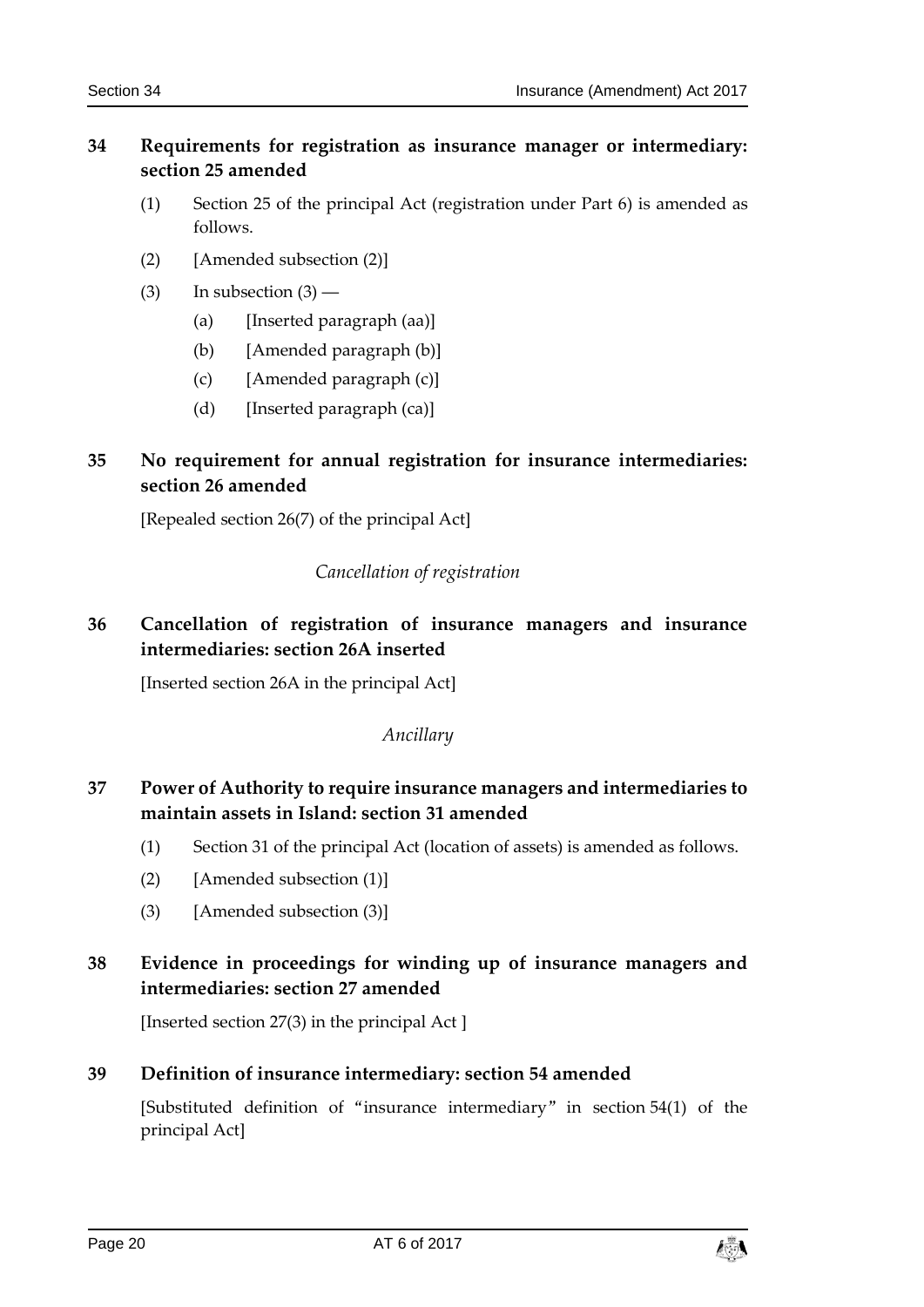# **PART 8 – PROHIBITIONS**

*Power to impose prohibition*

# <span id="page-20-3"></span><span id="page-20-2"></span><span id="page-20-1"></span><span id="page-20-0"></span>**40 Prohibitions: sections 29A to 29E inserted**

[Inserted sections 29A to 29E in the principal Act]

*Contravention of prohibition*

# <span id="page-20-4"></span>**41 Power to issue of public statement where contravention of prohibition: section 35 amended**

- (1) Section 35 of the principal Act (public statements) is amended as follows.
- (2) [Amended subsection  $(1)(b)$ ]
- (3) [Amended subsection (3)]

### <span id="page-20-5"></span>**42 Injunction where contravention of prohibition: section 38 amended**

- (1) Section 38 of the principal Act (injunctions) is amended as follows.
- (2) In subsection  $(1)$ 
	- (a) [Amended paragraph (a)]
	- (b) [Amended paragraph (a)]
	- (c) [Amended paragraphs (b) and (c)]

# <span id="page-20-7"></span><span id="page-20-6"></span>**PART 9 – REMEDIES AND INVESTIGATIONS (ANCILLARY POWERS)**

### *Remedies*

<span id="page-20-8"></span>**43 Remedies (appointment of receivers and business managers): sections 39A and 39B inserted**

[Inserted sections 39A and 39B in the principal Act]

### <span id="page-20-9"></span>**44 Residual power to impose requirements: section 33 amended**

- (1) Section 33 of the principal Act (residual power to impose requirements) is amended as follows.
- (2) [Amended subsection (1)]

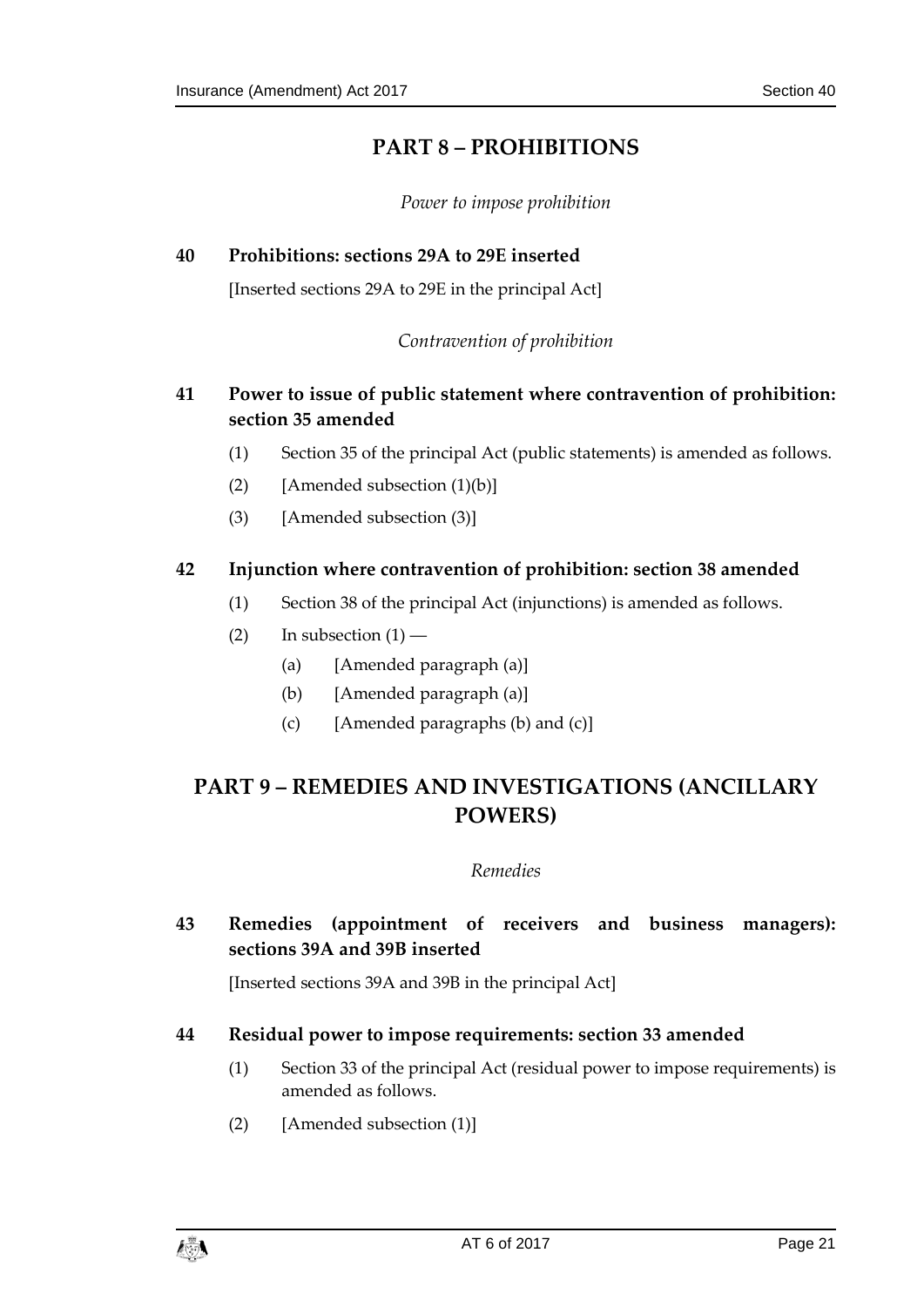### *Investigation*

### <span id="page-21-1"></span><span id="page-21-0"></span>**45 Authority's power to appoint independent expert: Schedule 5 amended**

- (1) Schedule 5 to the principal Act (inspection and investigation) is amended as follows.
- (2) [Inserted paragraph 1A and associated cross-heading]
- (3) [Amended paragraph  $2(1)$ ]

### <span id="page-21-2"></span>**46 Disclosure of information: Schedule 6 amended**

- (1) Schedule 6 to the principal Act (restrictions on disclosure of information) is amended as follows.
- <span id="page-21-3"></span>(2) [Inserted paragraphs  $2(1)(v)$ ,  $(w)$   $(x)$  and  $(y)$ ]

# **PART 10 – MISCELLANEOUS**

### *Foreign insurers*

### <span id="page-21-5"></span><span id="page-21-4"></span>**47 Permission for foreign insurer to carry on non-insurance business away from Island: section 22 amended**

- (1) Section 22 of the principal Act (foreign insurers) is amended as follows.
- (2) [Amended subsection (2)]
- <span id="page-21-6"></span>(3) [Inserted subsection (2A)]

### *Senior manager*

### <span id="page-21-7"></span>**48 Definition of senior manager: section 37 amended**

- (1) Section 37 of the principal Act (civil penalties) is amended as follows.
- <span id="page-21-8"></span>(2) [Amended subsection (9)]

### *Fees*

### <span id="page-21-9"></span>**49 Payment and recovery of fees: section 47 amended**

- (1) Section 47 of the principal Act (fees) is amended as follows.
- (2) [Inserted subsection  $(1)(h)$ ]
- (3) [Inserted subsection (1A)]
- (4) [Amended subsection (2)]

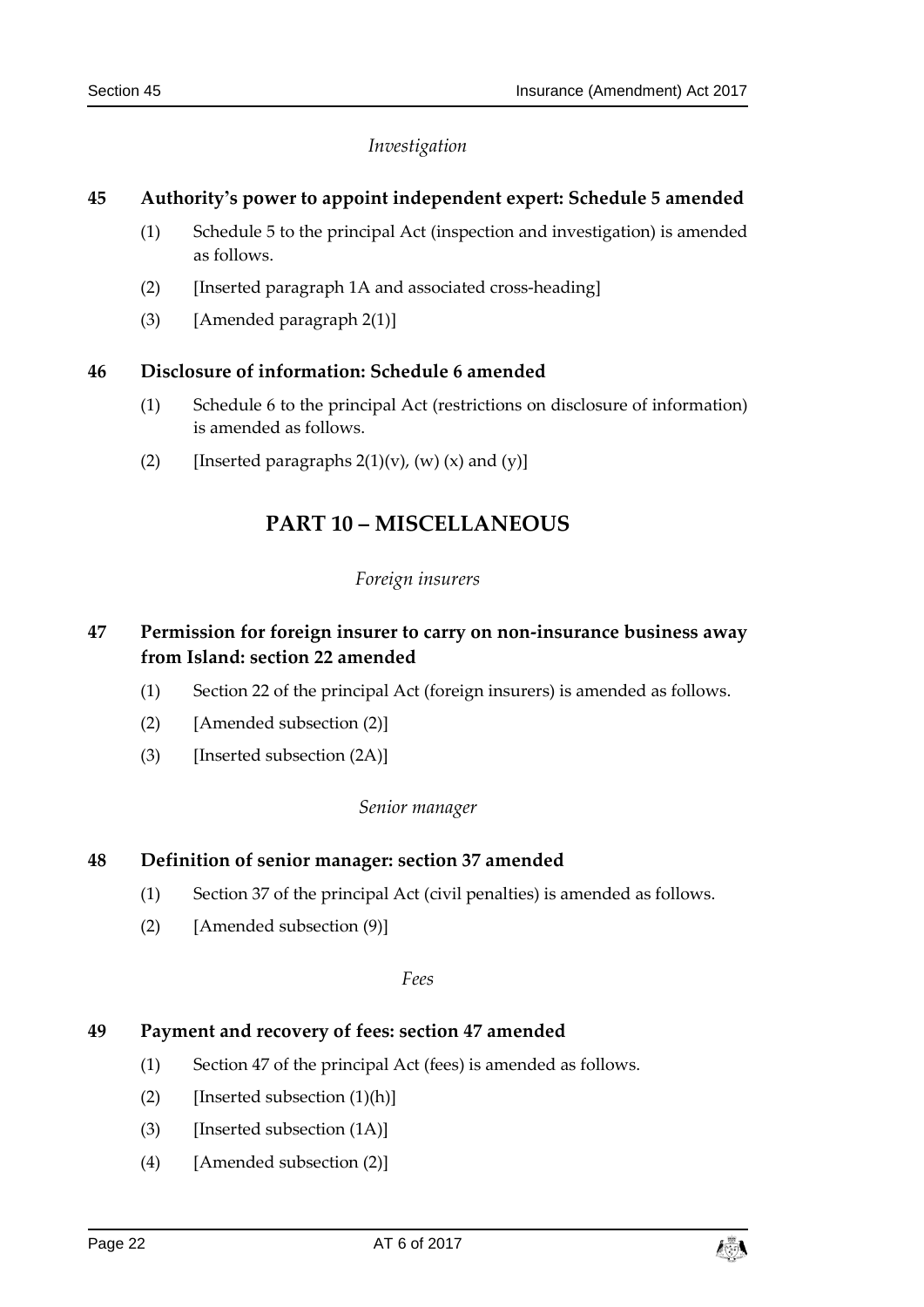### *Registers*

### <span id="page-22-1"></span><span id="page-22-0"></span>**50 Registers to be kept in electronic form: section 48 amended**

- (1) Section 48 of the principal Act (registers) is amended as follows.
- (2) [Amended subsection (1)]
- (3) [Repealed subsection (2)]
- <span id="page-22-2"></span>(4) [Substituted subsection (3) and inserted subsection (4)]

### *Status of insurance contracts*

<span id="page-22-3"></span>**51 Insurance contracts not to be regarded as gaming or wagering: section 48A inserted**

<span id="page-22-4"></span>[Inserted section 48A]

*False or misleading statements*

### <span id="page-22-6"></span><span id="page-22-5"></span>**52 False or misleading statements: section 52 amended**

[Amended section 52 of the principal Act]

### *Holding company*

### <span id="page-22-7"></span>**53 Definition of holding company: section 54 amended**

In section 54(1) of the principal Act (interpretation) after the definition of "financial crime" insert —

« "**holding company**" is construed in accordance with the definition of subsidiary; $\mathbf{E}$ .

### *Insurance business*

### <span id="page-22-10"></span><span id="page-22-9"></span><span id="page-22-8"></span>**54 Definition of insurance business: section 54 amended**

[Inserted paragraph (f) the definition of "insurance business" in section 54(1)]

*Abolition of tribunals and transfer of functions*

### <span id="page-22-12"></span><span id="page-22-11"></span>**55 Transfer of functions (tribunals)**

- (1) The functions of the following tribunals are transferred to the Financial Services Tribunal ―
	- (a) the Collective Investment Schemes Tribunal;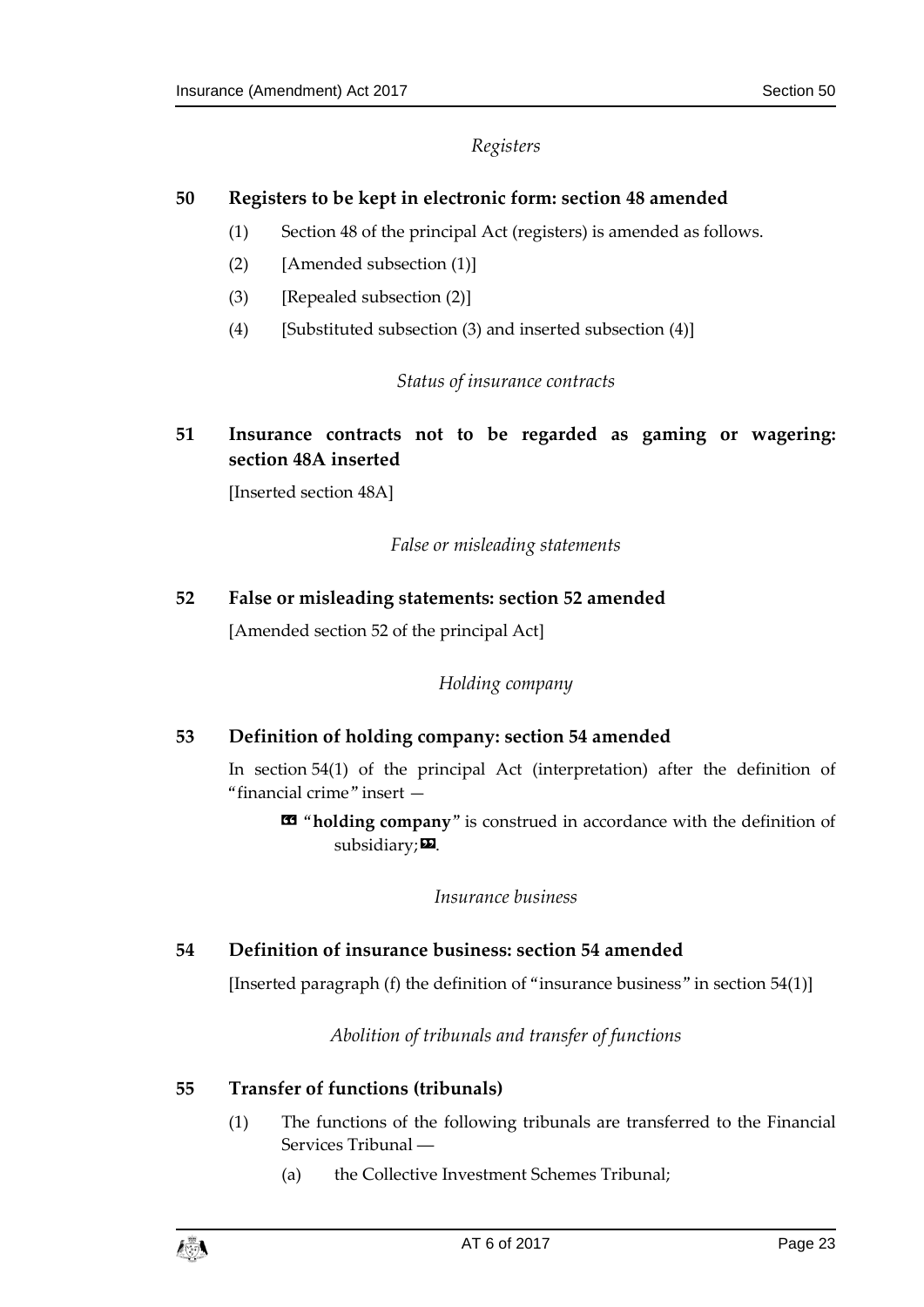- (b) the Retirement Benefits Schemes Tribunal;
- (c) the Insurance Tribunal.
- (2) The tribunals mentioned in subsection  $(1)(a)$ ,  $(b)$  and  $(c)$  are abolished.
- <span id="page-23-0"></span>(3) Schedule 1 (transitional arrangements (tribunals)) has effect.

### *Controller*

### <span id="page-23-1"></span>**56 Definition of controller: section 54 amended**

In section 54(1) of the principal Act (interpretation) in the definition of "controller" —

- (a) [Amended paragraph (c)]
- (b) [Amended paragraph (d)]
- (c) [Inserted paragraphs (e) and  $(f)$ ]

### *Regulations*

### <span id="page-23-3"></span><span id="page-23-2"></span>**57 Powers to make regulations: Schedule 7 amended**

In Schedule 7 to the principal Act (matters in respect of which regulations may be made) —

- (a) [Inserted paragraph 1A and 1B]
- (b) [Amended paragraph 2]
- (c) [Inserted paragraph 5A]
- (d) [Inserted paragraph 8A]
- (e) [Inserted paragraph 14A]

### <span id="page-23-4"></span>**58 Procedure for regulations: section 50 amended**

- (1) Section 50 of the principal Act (regulations) is amended as follows.
- (2) [Amended subsection (4)]
- <span id="page-23-5"></span>(3) [Inserted subsection (5)]

### *Minor amendments*

# <span id="page-23-6"></span>**59 Definition of person: section 54 amended**

[Inserted definition of "person" in section 54(1)]

# <span id="page-23-7"></span>**60 Definition of person: section 48 of the Financial Services Act 2008 amended**

[Inserted definition of "person" in section 48 of the *Financial Services Act 2008* ]

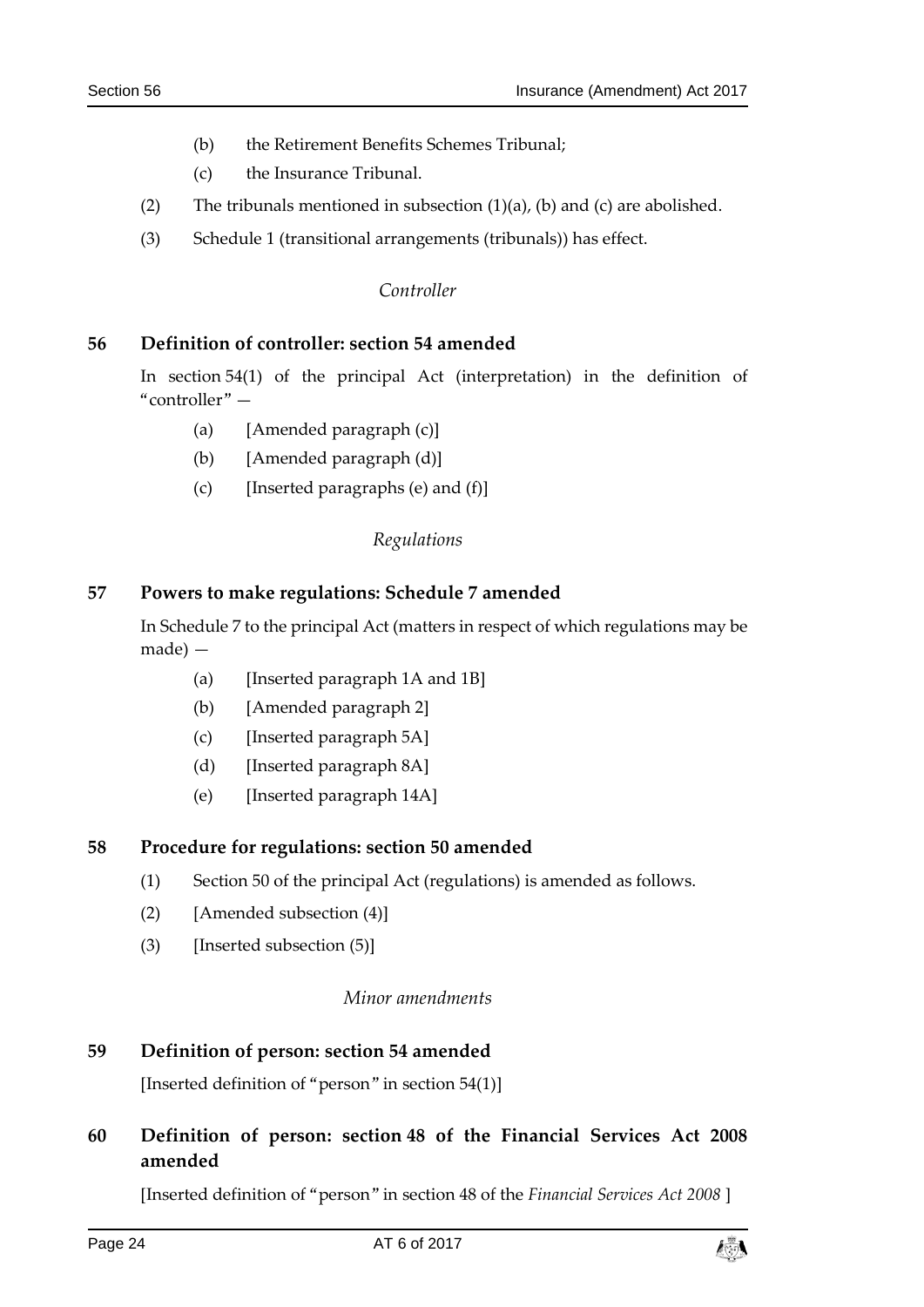### <span id="page-24-0"></span>**61 Continuation and discontinuation of insurance companies: Schedule 4 amended**

[Inserted paragraph 10 in Schedule 4]

<span id="page-24-2"></span><span id="page-24-1"></span>**62 [Repealed]**<sup>3</sup>

*Supplemental*

### <span id="page-24-3"></span>**63 Minor and consequential amendments**

Schedule 2 (minor and consequential amendments) has effect.

### <span id="page-24-4"></span>**64 Repeals**

The provisions mentioned in column 1 of the table in Schedule 3 (repeals) are repealed to the extent mentioned in column 2.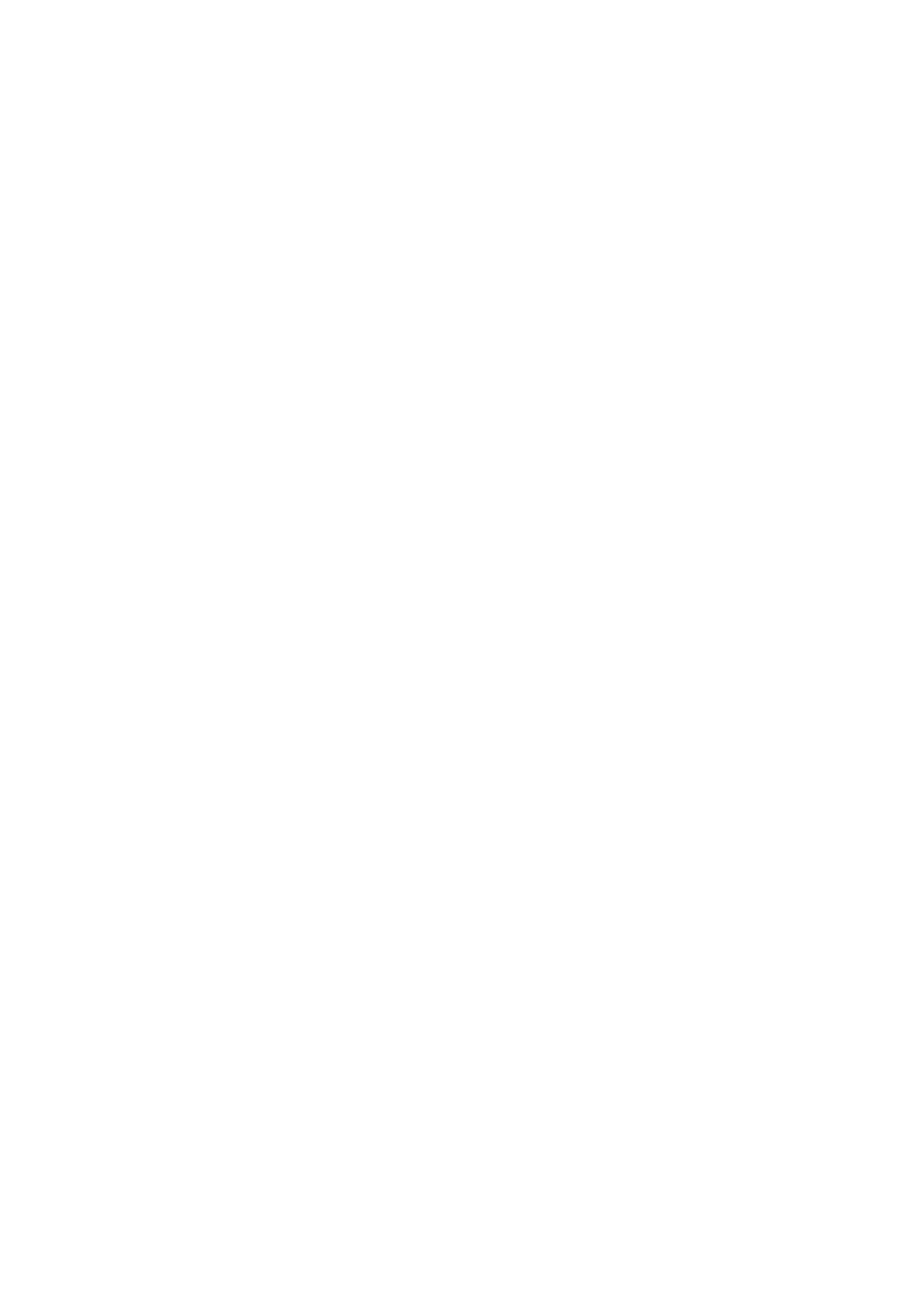### **SCHEDULE 1**

#### <span id="page-26-0"></span>**TRANSITIONAL ARRANGEMENTS (TRIBUNALS)**

[Section [55\]](#page-22-11)

### <span id="page-26-1"></span>**1. Interpretation of Schedule**

In this Schedule "**transfer date**" means the date on which the functions of a tribunal mentioned in section [55\(1\)\(](#page-22-12)a), (b) and (c) are transferred to the Financial Services Tribunal by that provision.

### **2. Transitional and saving provisions**

- (1) Any proceedings before any tribunal mentioned in section [55\(1\)\(](#page-22-12)a),(b) and (c) which are pending immediately before the transfer date shall continue on and after the transfer date as proceedings before the Financial Services Tribunal.
- (2) The following subsections apply where proceedings are continued in the Financial Services Tribunal by virtue of subsection (1).
- (3) Where a hearing began before the transfer date but was not completed by that date, the Financial Services Tribunal must be comprised for the continuation of that hearing of the persons who began it.
- (4) The Financial Services Tribunal may give any direction to ensure that proceedings are dealt with fairly and, in particular, may apply or disapply any provision in rules made under section 8 of the *Tribunals Act 2006* which applied to the proceedings before the transfer date.
- (5) Any direction or order given or made in proceedings which is in force immediately before the transfer date remains in force on and after that date as if it were a direction or order of the Financial Services Tribunal.
- (6) A time period which has started to run before the transfer date and which has not expired shall continue to apply.
- (7) An order for costs may only be made if, and to the extent that, an order for costs could have been made by a tribunal mentioned in section [55\(1\)\(](#page-22-12)a), (b) and (c) before the transfer date.
- (8) Sub-paragraph (9) applies where ―
	- (a) an appeal lies to the High Court from any decision made by the tribunals mentioned in section  $55(1)(a)$  $55(1)(a)$ , (b) and (c) before the transfer date;
	- (b) the right of appeal has not been exercised;
	- (c) the time to exercise that right of appeal has not expired prior to the transfer date.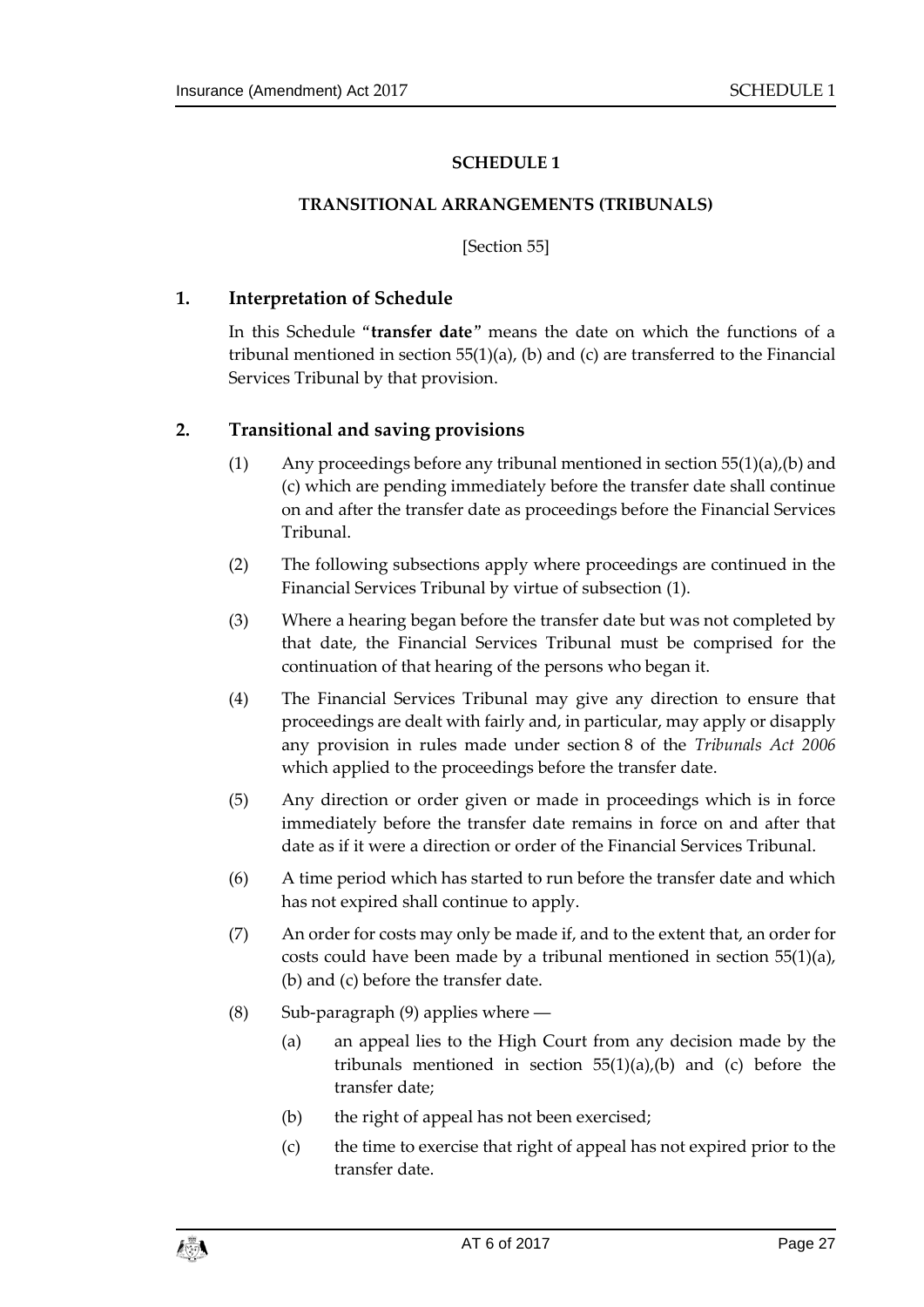- (9) In the circumstances set out in sub-paragraph (8), section 32(7) of the *Financial Services Act 2008* applies as if the decision were a decision made on or after the transfer date by the Financial Services Tribunal.
- (10) Any case to be remitted by the High Court on or after the transfer date and which, if it had been remitted before the transfer date, would have been remitted to a tribunal mentioned in section  $55(1)(a)$ ,(b) and (c) shall be remitted to the Financial Services Tribunal.
- (11) A decision made by a tribunal mentioned in section  $55(1)(a)$ , (b) and (c) before the transfer date is to be treated on or after the transfer date as a decision of the Financial Services Tribunal.
- (12) The functions transferred by section [55](#page-22-11) are to be exercised as regards all appeals to those tribunals whether made before or after the transfer.
- (13) A person who immediately before section [55](#page-22-11) comes into operation is a member of a tribunal mentioned in subsection  $(1)(a)$ ,  $(b)$  or  $(c)$  becomes a member of the Financial Services Tribunal for the purposes of any matter referred to in this Schedule*.*

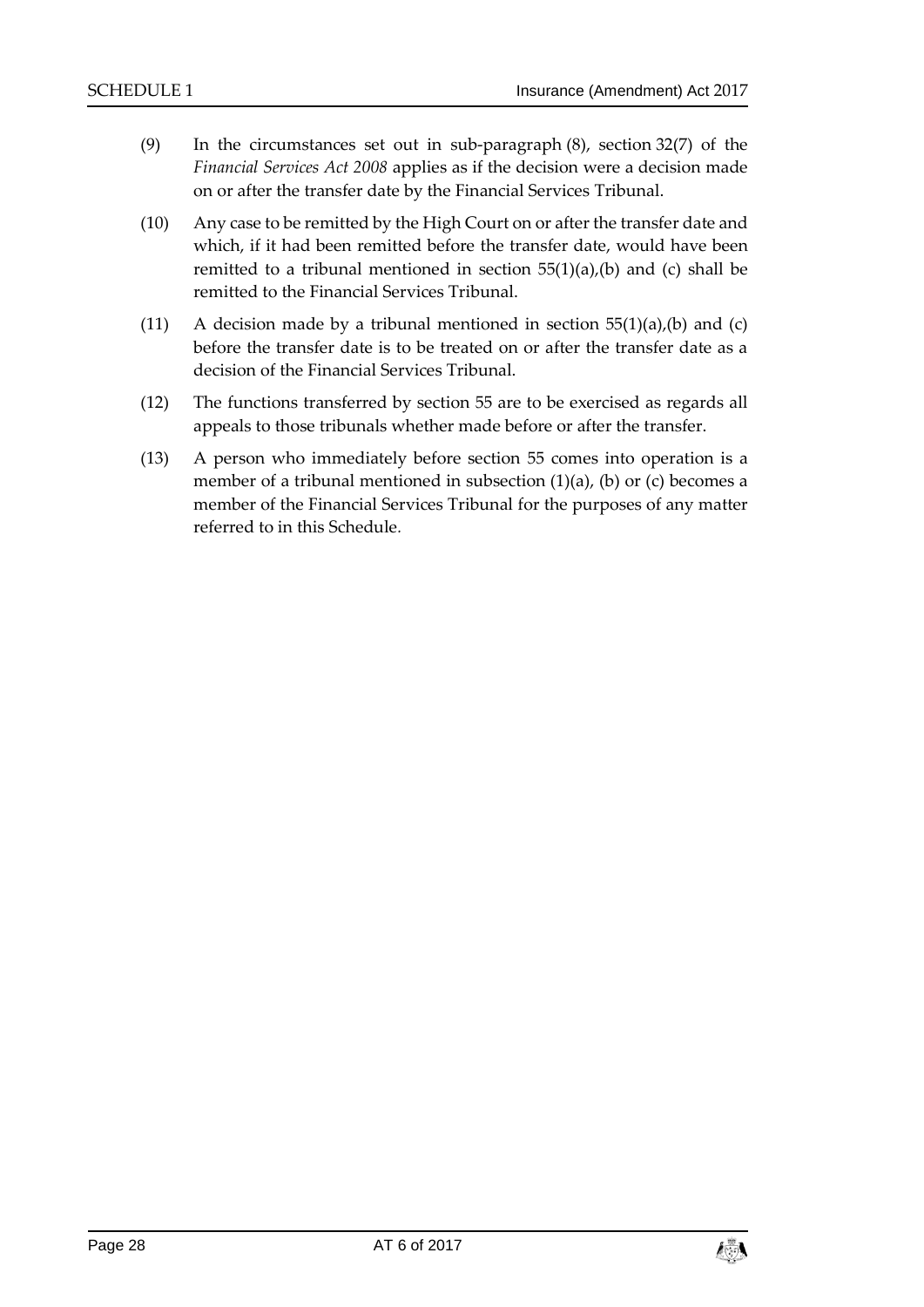### **SCHEDULE 2**

### <span id="page-28-0"></span>**MINOR AND CONSEQUENTIAL AMENDMENTS**

[Section [63\]](#page-24-3)

# <span id="page-28-1"></span>**PART 1 – MINOR AND CONSEQUENTIAL AMENDMENTS TO THE PRINCIPAL ACT**

### **1 Amendments to the principal Act**

- (1) The principal Act is amended as follows.
- (2) [Substituted cross-heading immediately before section 12]
- (3) [Amended section 17]
- (4) [Amended section 40]
- $(5)$  In section 47 (fees)
	- (a) in subsection (1) after paragraph (a) insert —

 $\text{13}$  (aa) by each designated insurer (within the meaning given by section 21A) annually on such date in each year as may be  $prescribed; \nabla$ ;

- (b) in subsection (2) after the words "subsection (1)" insert  $\mathbf{C}$  (aa),  $\mathbf{D}$ .
- (6) In section 53 (offences) ―
	- (a) in subsection  $(1)$ 
		- (i) [Inserted paragraph (za)]
		- $(ii)$  [Inserted paragraphs (aa) and (ab)]
		- (iii) [Amended paragraph (b)]
		- $(iv)$  [Repealed paragraphs  $(d)$ ,  $(e)$  and  $(f)$ ]
	- (b) in subsection  $(2)(e)$ 
		- $(i)$  [Inserted sub-paragraph  $(zi)$ ]
		- (ii) [Inserted sub-paragraph (iia)]
		- (iii) [Inserted sub-paragraph (iiia)]
		- (iv) [Inserted sub-paragraph (iva)]
		- $(v)$  [Inserted sub-paragraphs (viia), (viib) and (viic)]
	- (c) [Inserted subsection (2A)]
	- (d) [Amended subsection (5)]
	- (e) [Amended subsection (6)]
- (7) In section 54(1) of the principal Act (interpretation)
	- (a) [Repealed definition of "long-term business fund"]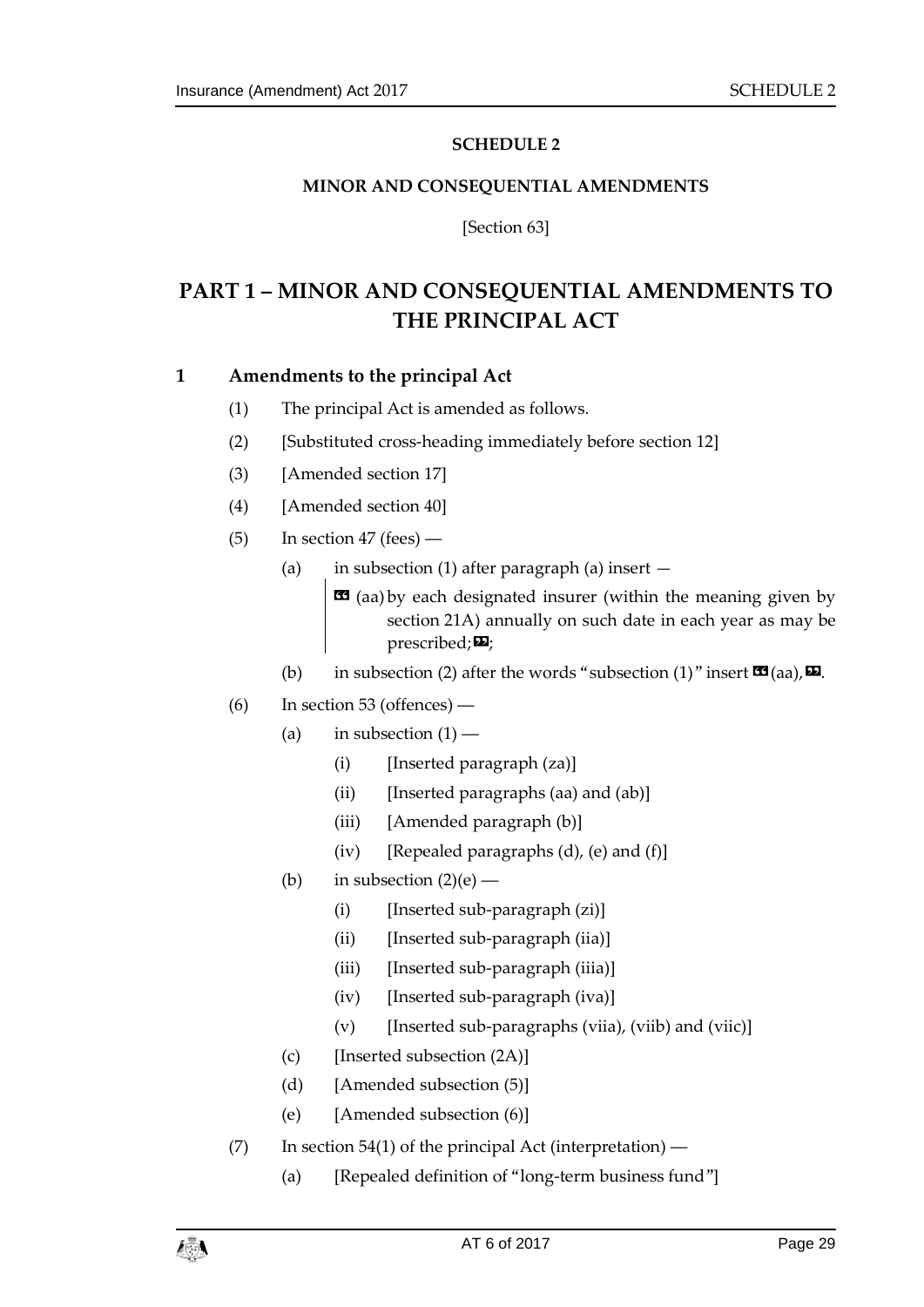- (b) [Amended definition of "annual accounts"]
- (c) [Substituted definition of "prescribed"]
- (8) In Schedule 3 ―
	- (a) [Amended paragraph  $4(a)$ ]
	- (b) [Amended heading to paragraph 6]
- (9) [Amended paragraph 3(7) of Schedule 5]
- (10) [Amended paragraph 21 of Schedule 7]

# **PART 2 –AMENDMENTS (TRIBUNALS)**

### **2 Legal Aid Act 1986**

[Repealed paragraphs 5D and 5E in Part 1 of Schedule 1 to the *Legal Aid Act 1986*]

### **3 Retirement Benefits Schemes Act 2000**

In section 38 of the *Retirement Benefits Schemes Act 2000* ―

- (a) [Repealed subsections  $(1)$ ,  $(2)$  and  $(7)$ ]
- (b) [Amended subsection (3)]
- (c) [Amended subsection (6)]
- (d) [Amended section heading]

### **4 Tribunals Act 2006**

[Repealed paragraphs 6, 9 and 10 in Part 2 of Schedule 2 to the *Tribunals Act 2006*]

### **5 Principal Act**

- (1) The principal Act is amended as follows.
- $(2)$  In section  $45$ 
	- (a) [Repealed subsections  $(1)$ ,  $(2)$  and  $(7)$ ]
	- (b) [Amended subsection (3)]
	- (c) [Amended subsection (6)]
	- (d) [Amended the heading to the section]
- $(3)$  In section  $54(1)$ 
	- (a) [Inserted definition of "Financial Services Tribunal"]
	- (b) [Repealed definition of "Insurance Tribunal"]
	- (c) [Repealed definition of "Retirement Benefits Schemes Tribunal"]
- (4) [Amended paragraph  $2(1)(u)$  of Schedule 6]

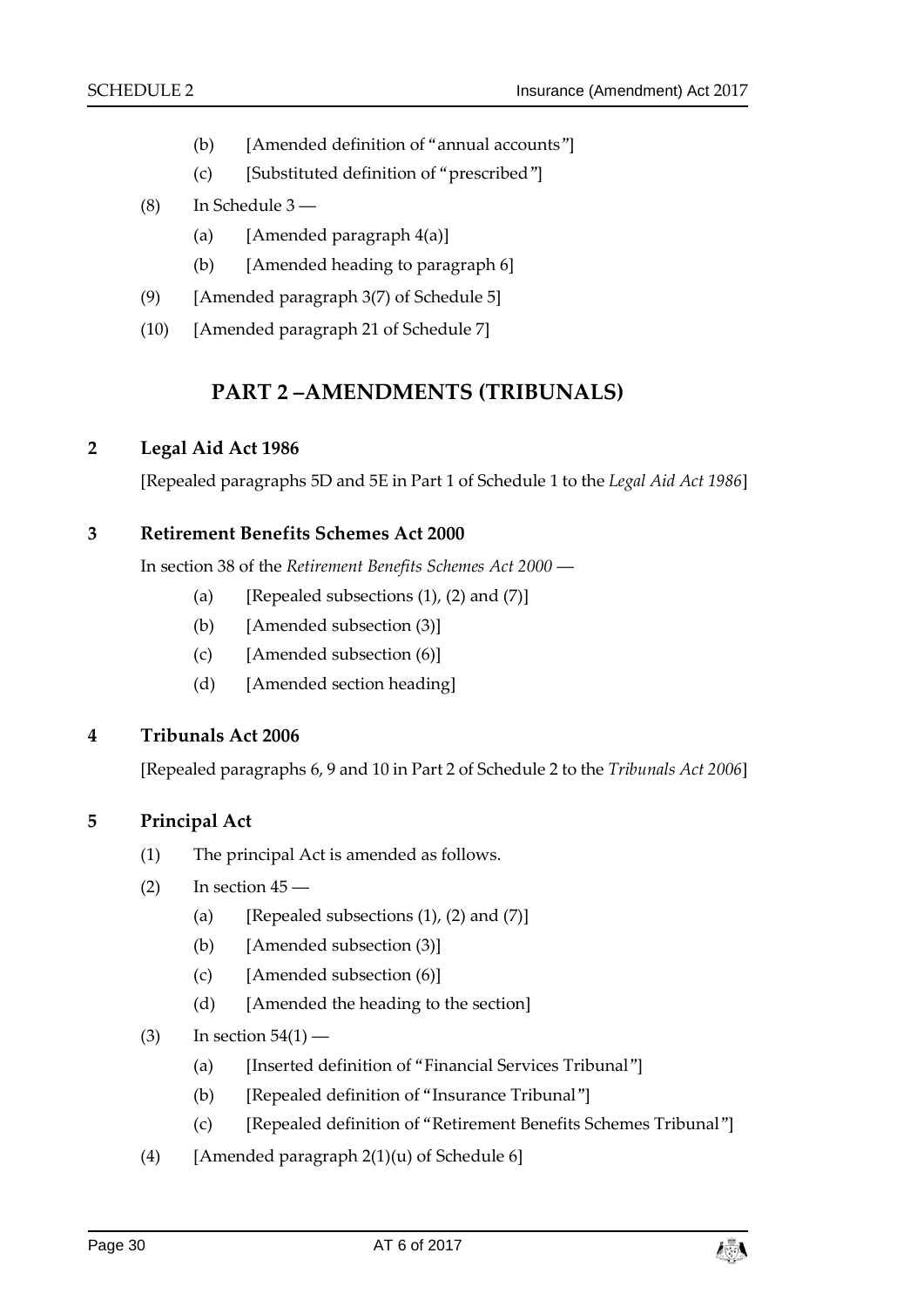### **6 Collective Investment Schemes Act 2008**

- (1) The *Collective Investment Schemes Act 2008* is amended as follows.
- (2) [Amended section  $11A(4)(b)(iii)$ ]
- $(3)$  In section  $21 -$ 
	- (a) [Repealed subsections  $(1)$ ,  $(2)$  and  $(7)$ ]
	- (b) [Amended subsection (3)]
	- (c) [Amended subsection (6)]
- (4) [Amended definition of "Tribunal" in section 26]

### **7 Financial Services Act 2008**

- (1) The *Financial Services Act 2008* is amended as follows.
- (2) [Repealed paragraphs (e), (f) and (h) in section  $33(5)$ ]
- (3) [Amended paragraph  $2(1)(t)$  of Schedule 5]

### **8 Designated Businesses (Registrations and Oversight) Act 2015**

[Amended paragraph 1(1)(m) of Schedule 2 to the *Designated Businesses (Registration and Oversight) Act 2015*]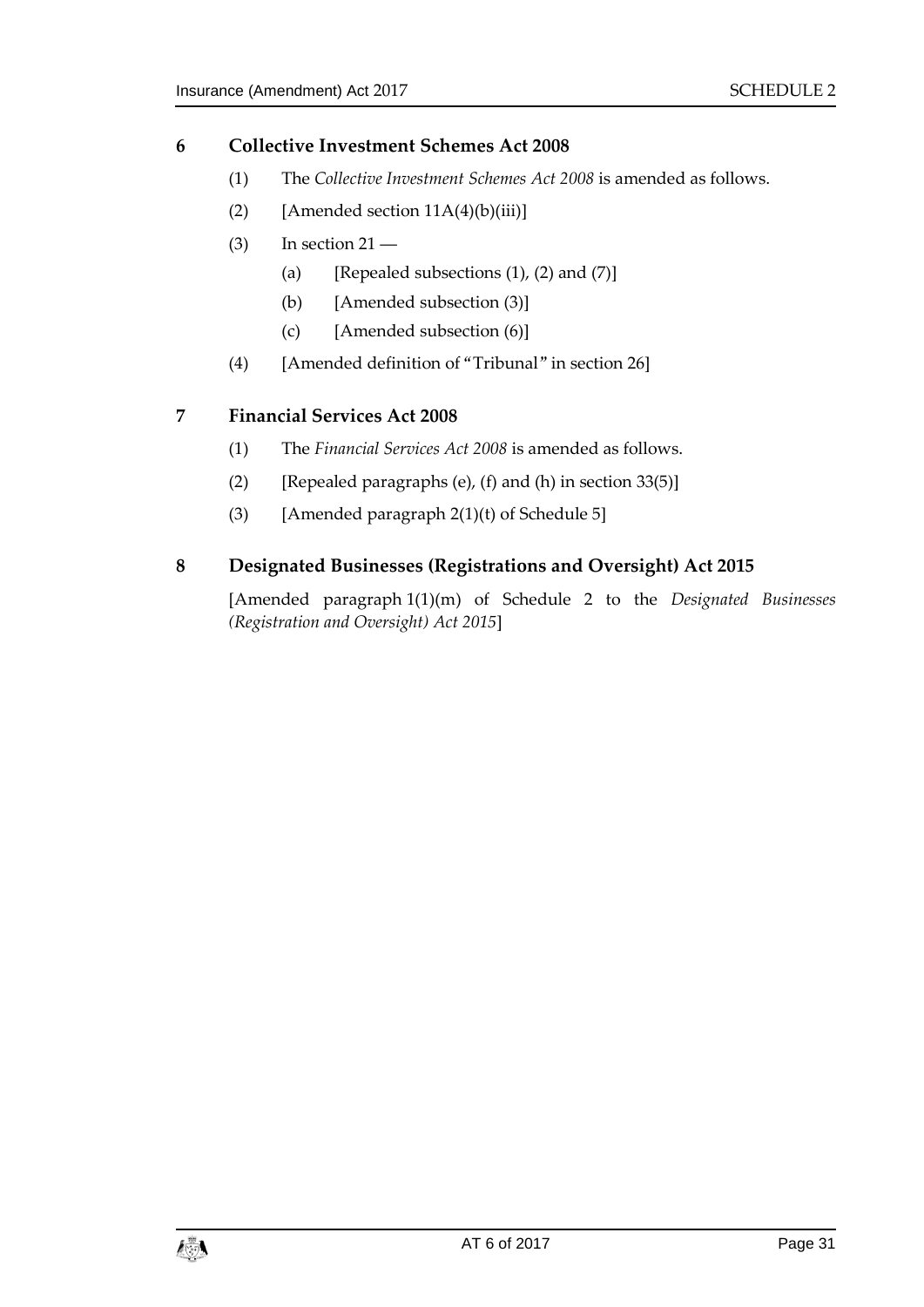### **SCHEDULE 3**

### **REPEALS**

### [Section [64\]](#page-24-4)

<span id="page-31-1"></span><span id="page-31-0"></span>

| Act                                            | <b>Extent of repeal</b>                                                                   |
|------------------------------------------------|-------------------------------------------------------------------------------------------|
| Legal Aid Act 1986                             | In Part 1 of Schedule 1, paragraphs 5D and 5E.                                            |
| <b>Retirement Benefits Schemes</b><br>Act 2000 | In section 38, subsections $(1)$ , $(2)$ and $(7)$ .                                      |
| Tribunals Act 2006                             | In Part 2 of Schedule 2, paragraphs 6, 9 and 10.                                          |
| The principal Act                              | At the end of section 7(b), the word "or".                                                |
|                                                | Section 13(4).                                                                            |
|                                                | In section $18(2)(a)$ , sub-paragraph (i).                                                |
|                                                | Section 19.                                                                               |
|                                                | Section 20.                                                                               |
|                                                | In section 22(2), the words ", $16$ ".                                                    |
|                                                | In section $25(3)$ —                                                                      |
|                                                | (a) in paragraph (b), the words "in the case of an<br>applicant who is a body corporate"; |
|                                                | (b) in paragraph (c), at the end the word "and".                                          |
|                                                | In section 26, subsection (7).                                                            |
|                                                | In section 45, subsections $(1)$ , $(2)$ and $(7)$ .                                      |
|                                                | In section $47(1)$ , at the end of paragraph (f) the word<br>"and".                       |
|                                                | In section $48$ –                                                                         |
|                                                | (a) in subsection $(1)(b)$ , the word "the";                                              |
|                                                | $(b)$ subsection $(2)$ .                                                                  |
|                                                | In section 53(1), paragraphs $(d)$ , $(e)$ and $(f)$ .                                    |
|                                                | In section $54(1)$ .                                                                      |
|                                                | (a) at the end of paragraph $(c)$ in the definition of<br>"controller" the word "or";     |
|                                                | (b) the definition of "Insurance Tribunal";                                               |
|                                                | (c) the definition of "long-term business fund";                                          |
|                                                | (d) the definition of "Retirement Benefits Schemes<br>Tribunal".                          |
|                                                |                                                                                           |

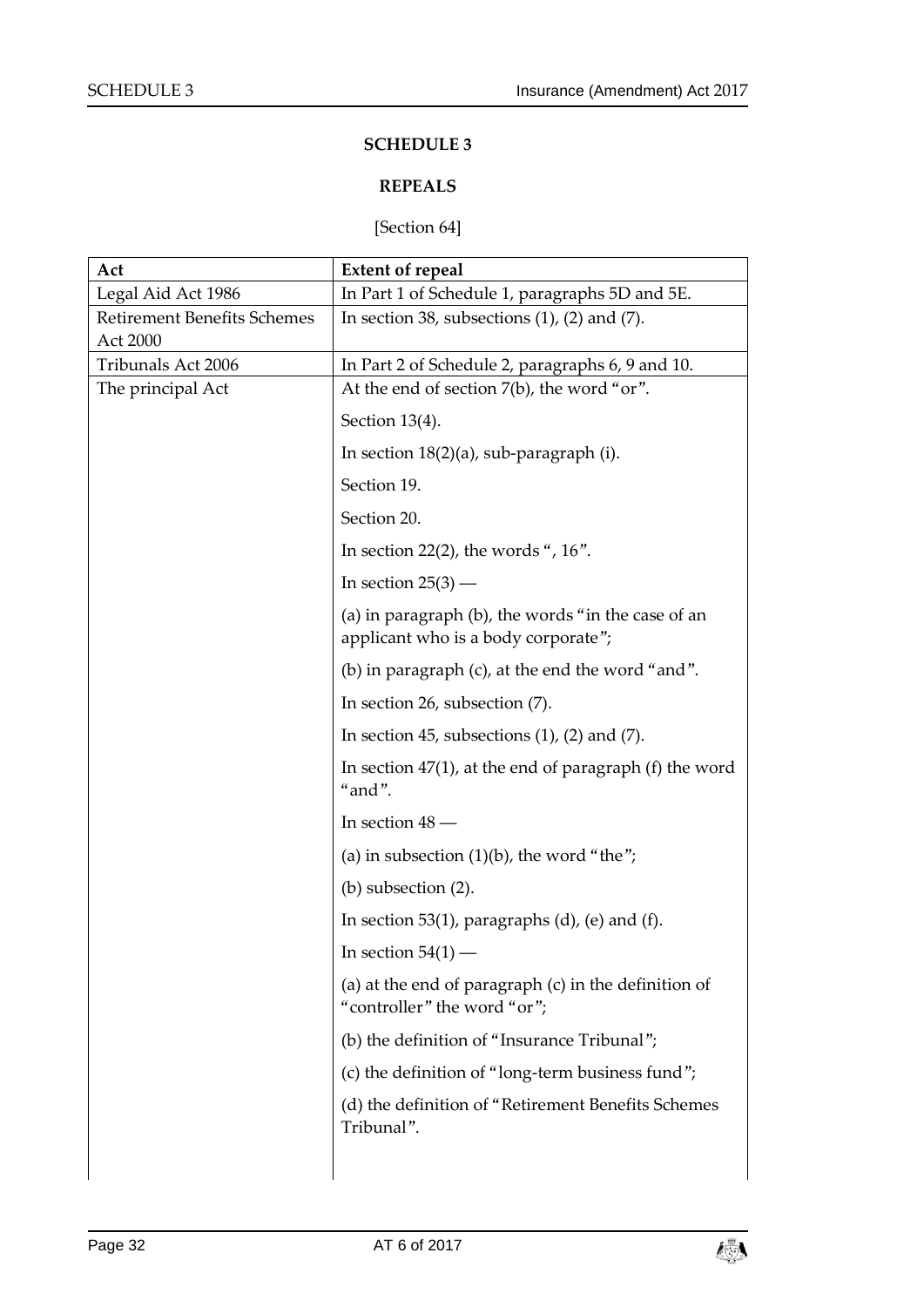|                                    | In Schedule 2, in paragraph 6 the words "nor the<br>holder of a permit issued under section 22". |
|------------------------------------|--------------------------------------------------------------------------------------------------|
|                                    | In Schedule $3-$                                                                                 |
|                                    | (a) in the heading to paragraph 6 the words "with<br>long-term business";                        |
|                                    | (b) paragraph 8;                                                                                 |
|                                    | (c) in paragraph 10, the words "representing a fund<br>or funds".                                |
| Collective Investment              | In section $11A(4)(b)(iii)$ , the words "constituted"                                            |
| Schemes Act 2008                   | under section 21".                                                                               |
|                                    | In section 21, subsections $(1)$ , $(2)$ and $(7)$ .                                             |
| <b>Financial Services Act 2008</b> | In section $33(5)$ , paragraphs (e), (f) and (h).                                                |
| Interpretation Act 2015            | In section 105 in the table, the entry referring to                                              |
|                                    | Schedule 10 to the <i>Insurance Act</i> 2008.                                                    |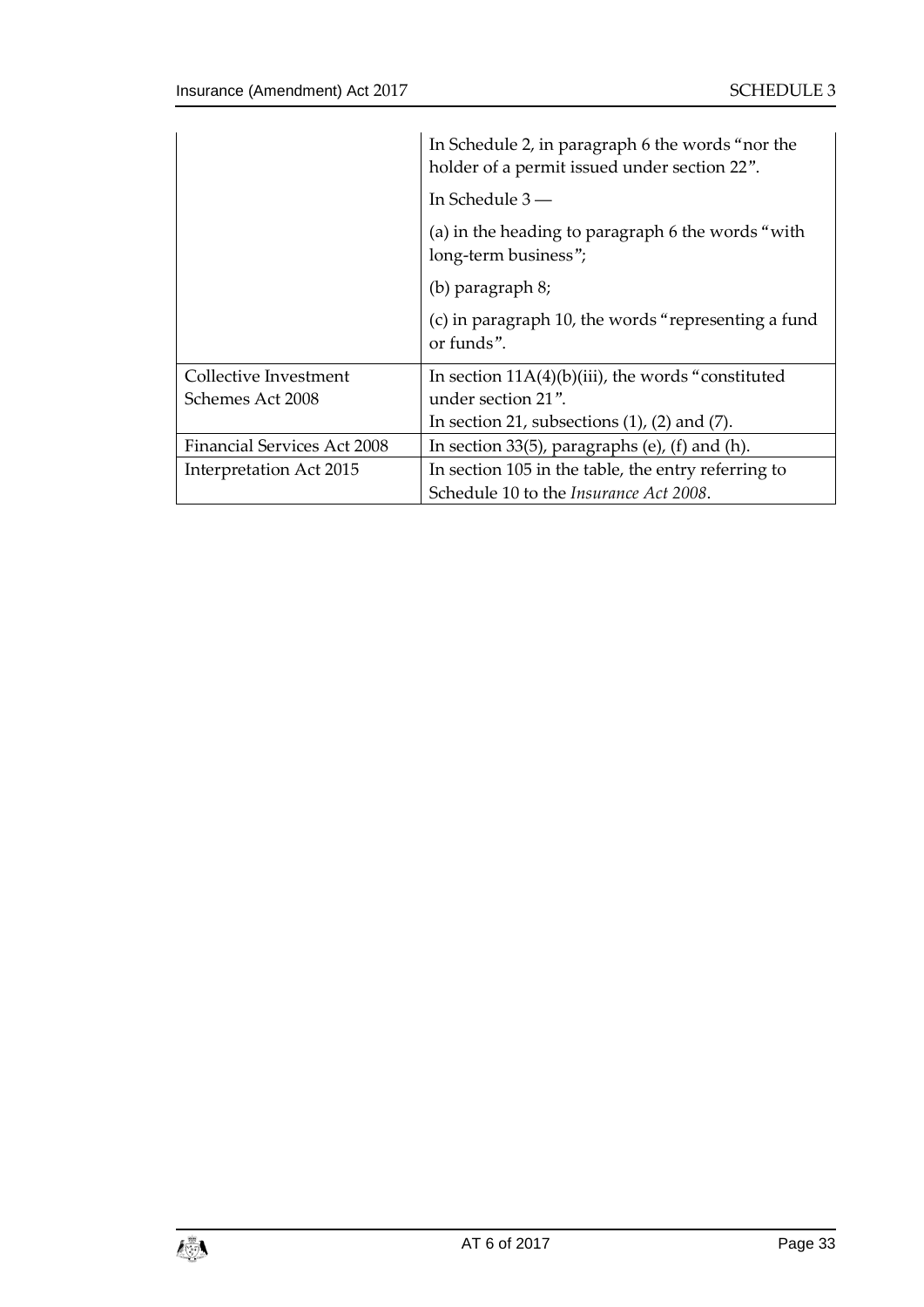-

## <span id="page-33-0"></span>**ENDNOTES**

# <span id="page-33-1"></span>**Table of Endnote References**

|  | $1$ ADO – see table below. |
|--|----------------------------|
|--|----------------------------|

| <b>SD Number</b> | Provision                     | <b>Note</b>                          | Date in    |
|------------------|-------------------------------|--------------------------------------|------------|
|                  |                               |                                      | operation  |
| SD 2018/0001     | $s.16(1), (2)$ & (3)          |                                      | 01/02/2018 |
|                  | $s.21(1), (2), (3)$ & $(4)$   |                                      | 01/02/2018 |
|                  | s.22 to 25                    |                                      | 01/02/2018 |
|                  | s.47(1), (2)(c) & (3)         |                                      | 01/02/2018 |
|                  | s.51                          |                                      | 01/02/2018 |
|                  | s.54                          |                                      | 01/02/2018 |
|                  | s.57 to 61                    |                                      | 01/02/2018 |
|                  | Sch.2 para $1(6)(d)$ & (e)    | s.63 to the extent to give effect to | 01/02/2018 |
|                  |                               | paragraphs $1(6)(d)$ & (e) of Sch.2  |            |
| SD 2018/0147     | s.5                           | For the purpose of enabling the      | 31/05/2018 |
|                  |                               | Authority to make regulations in     |            |
|                  |                               | respect of any long-term business    |            |
|                  |                               | carried on by an insurer             |            |
|                  | s.6 to the extent that it     | For the purpose of enabling the      | 31/05/2018 |
|                  | inserts s.12A into the        | Authority to make regulations in     |            |
|                  | <b>Insurance Act 2008</b>     | respect of any long-term business    |            |
|                  |                               | carried on by an insurer             |            |
|                  | Sch.2 para 1(10)              | s.63 to the extent to give effect to | 31/05/2018 |
|                  |                               | that paragraph in respect of any     |            |
|                  |                               | long term business carried on by     |            |
|                  |                               | the insurer                          |            |
|                  | Sch.2 para 1(1)               | s.63 to the extent to give effect to | 31/05/2018 |
|                  |                               | that paragraph for all purposes      |            |
|                  | s.5 (to the extent it is not  | In respect of any long term          | 30/06/2018 |
|                  | already in operation)         | business carried on by an insurer    |            |
|                  | s.6 (to the extent it is not  | In respect of any long term          | 30/06/2018 |
|                  | already in operation)         | business carried on by an insurer    |            |
|                  | s.7                           | In respect of any long term          | 30/06/2018 |
|                  |                               | business carried on by an insurer    |            |
|                  | s.10                          | In respect of any long term          | 30/06/2018 |
|                  |                               | business carried on by an insurer    |            |
|                  | Sch.2 para 1(2), 1(6)(a)(ii)  | s.63 to the extent to give effect to | 30/06/2018 |
|                  | and $1(8)$                    | those paragraphs in respect of any   |            |
|                  |                               | long term business carried on by     |            |
|                  |                               | an insurer                           |            |
|                  | s.8, 9, 11, 12, 14, 15, 17 to | For all purposes                     | 30/06/2018 |
|                  | 20, 26 to 34, 36 to 46, 48,   |                                      |            |
|                  | 50, 52 to 56                  |                                      |            |
|                  | s.16 (to the extent it is not | For all purposes                     | 30/06/2018 |
|                  | already in operation)         |                                      |            |
|                  | s.21 (to the extent it is not | For all purposes                     | 30/06/2018 |

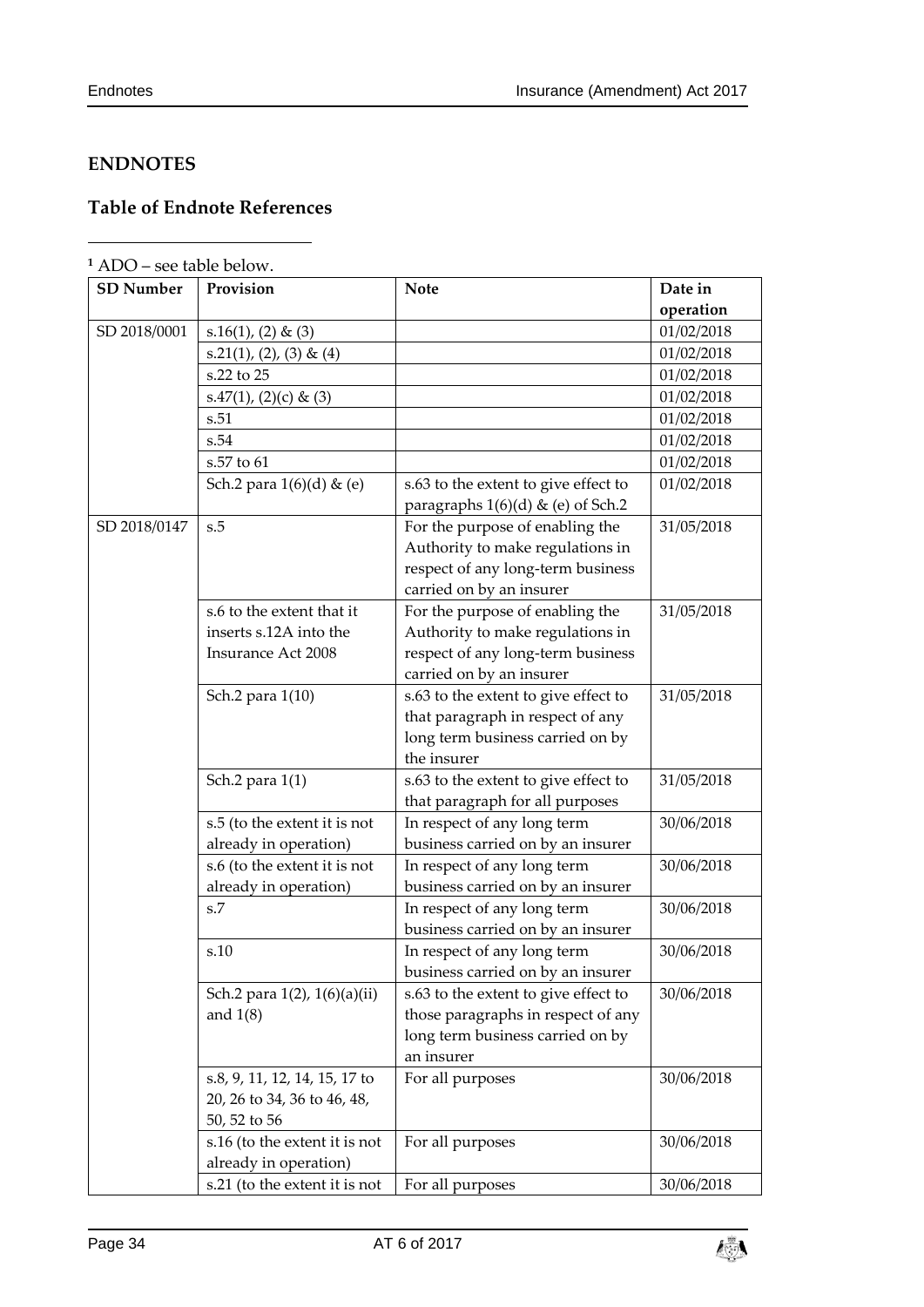|              | already in operation)                  |                                      |            |
|--------------|----------------------------------------|--------------------------------------|------------|
|              | s.47 (to the extent it is not          | For all purposes                     | 30/06/2018 |
|              | already in operation)                  |                                      |            |
|              | s.49(1), (3) and (4)(c)                | For all purposes                     | 30/06/2018 |
|              | Sch.2 paras 1(3), (4),                 | s.63 to the extent to give effect to | 30/06/2018 |
|              | $(6)(a)(i)$ , (iii) and (iv),          | those paragraphs for all purposes    |            |
|              | $(6)(b)$ and $(c)$ , $(7)$ , $(9)$ and |                                      |            |
|              | Part 2                                 |                                      |            |
|              | s.13                                   | In relation to persons carrying out  | 30/11/2018 |
|              |                                        | long term business only              |            |
|              | Sch.2 para 1(5)(a)                     | In relation to persons carrying out  | 30/11/2018 |
|              |                                        | long term business only              |            |
|              | s.13                                   | In relation to persons carrying out  | 01/01/2019 |
|              |                                        | long term business only              |            |
|              | Sch.2 para $1(5)(a)$ and $(b)$         | s.63 to the extent to give effect to | 01/01/2019 |
|              |                                        | those paragraphs in relation to      |            |
|              |                                        | persons carrying out long term       |            |
|              |                                        | business only                        |            |
| SD 2020/0444 | s.4                                    |                                      | 31/12/2020 |
|              | s.35                                   |                                      | 31/12/2020 |
|              | s.49 $(2)$ , $(4)(a)$ and $(b)$        |                                      | 31/12/2020 |
| SD 2021/0272 | s.5                                    | To the extent that it is not already | 30/10/2021 |
|              |                                        | in operation, for the purpose of     |            |
|              |                                        | enabling the Authority to make       |            |
|              |                                        | regulations under the substituted    |            |
|              |                                        | s.12 of the Insurance Act 2008       |            |
|              | s.5                                    | To the extent that it is not already | 30/06/2022 |
|              |                                        | in operation, for all purposes       |            |
|              | S.6                                    | To the extent that it is not already | 30/10/2021 |
|              |                                        | in operation, for the purpose of     |            |
|              |                                        | enabling the Authority to make       |            |
|              |                                        | regulations under the inserted       |            |
|              |                                        | s.12A of the Insurance Act 2008      |            |
|              | s.6                                    | To the extent that it is not already | 30/06/2022 |
|              |                                        | in operation, for all purposes       |            |
|              | s.7                                    | To the extent that it is not already | 30/06/2022 |
|              |                                        | in operation, for all purposes       |            |
|              | s.10                                   | To the extent that it is not already | 30/06/2022 |
|              |                                        | in operation, for all purposes       |            |
|              | Sch.2 para 1(10)                       | s.63 to the extent to give effect to | 30/10/2021 |
|              |                                        | that paragraph for the purpose of    |            |
|              |                                        | enabling the Authority to make       |            |
|              |                                        | regulations under the amended        |            |
|              |                                        | para 21 of Schedule 7 to the         |            |
|              |                                        | Insurance Act 2008                   |            |
|              | Sch.2 para 1(10)                       | To the extent that it is not already | 30/10/2021 |
|              |                                        | in operation, for the purpose of     |            |
|              |                                        |                                      |            |
|              |                                        | enabling the Authority to make       |            |
|              |                                        | regulations under the amended        |            |
|              |                                        | para 21 of Schedule 7 to the         |            |